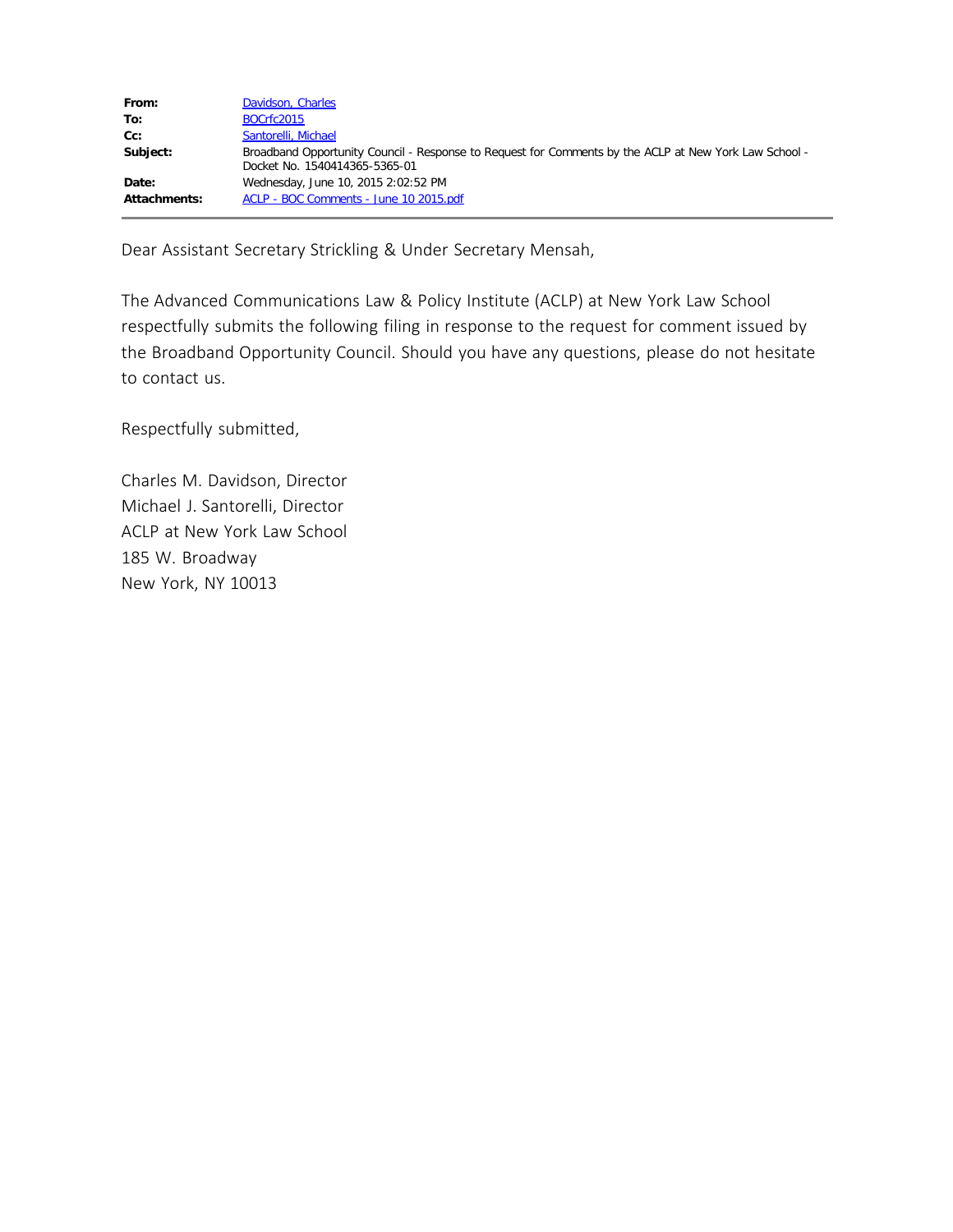



June 10, 2015

The Honorable Lawrence Strickling Assistant Secretary for Communications & Information Administrator, National Telecommunications & Information Administration U.S. Department of Commerce 1401 Constitution Avenue NW, Room 4626 Washington, DC 20230

The Honorable Lisa Mensah Under Secretary for Rural Development U.S. Department of Agriculture 1400 Independence Ave., SW Washington, DC 20250

# **Re: Docket No. 1540414365‐5365‐01 – Response to Request for Comment by the Broadband Opportunity Council**

Dear Assistant Secretary Strickling & Under Secretary Mensah,

The Advanced Communications Law & Policy Institute (ACLP) at New York Law School respectfully submits the following filing in response to the request for comment issued by the Broadband Opportunity Council. Should you have any questions, please do not hesitate to contact us.

Respectfully submitted,

*/s/ Charles M. Davidson /s/ Michael J. Santorelli* 

CHARLES M. DAVIDSON, DIRECTOR MICHAEL J. SANTORELLI, DIRECTOR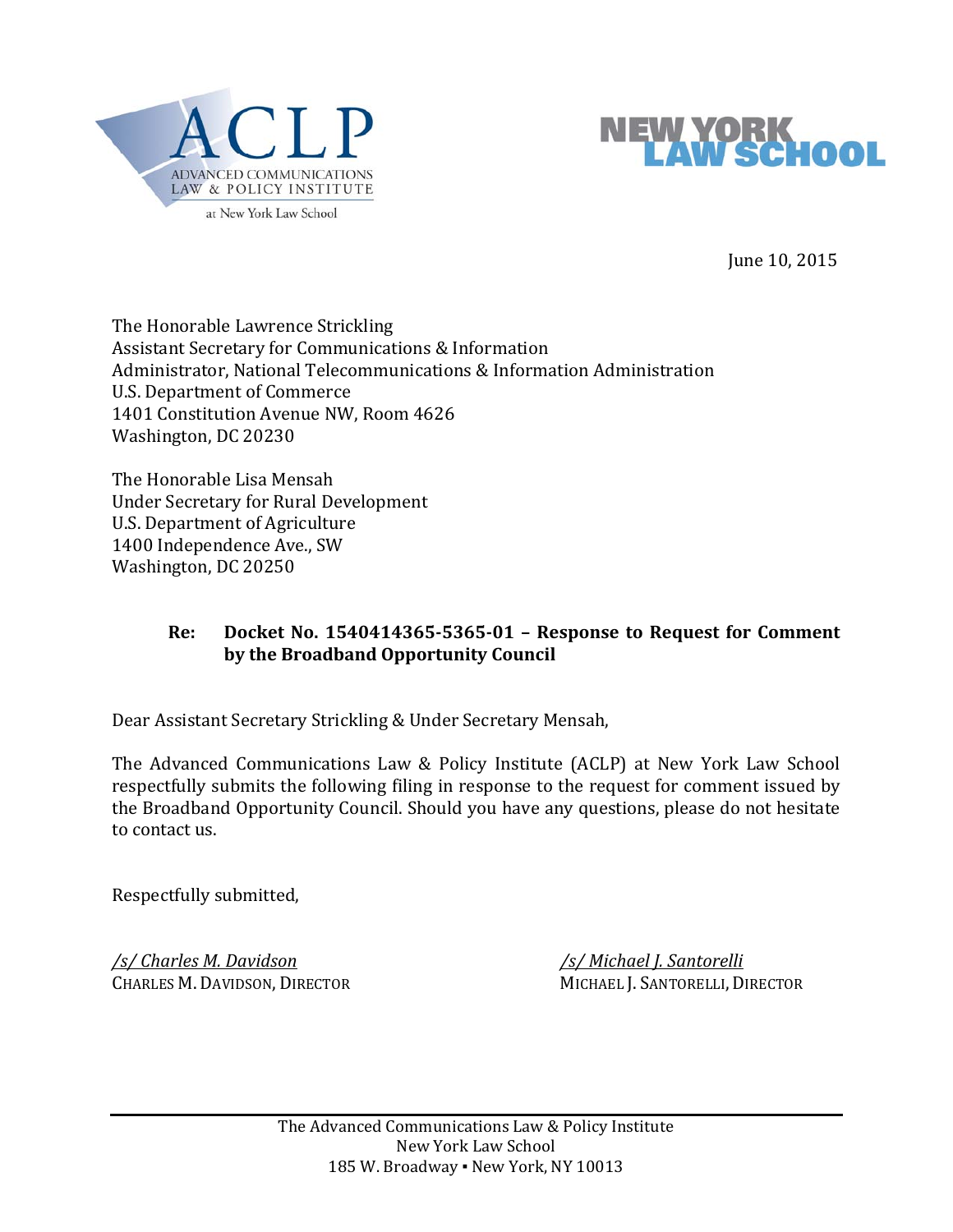| To:   | Assistant Secretary for Communications & Information Lawrence Strickling &<br>Under Secretary for Rural Development Lisa Mensah |
|-------|---------------------------------------------------------------------------------------------------------------------------------|
| From: | Charles M. Davidson & Michael J. Santorelli, ACLP at New York Law School                                                        |
| Re:   | Guiding Principles for Use by the Broadband Opportunity Council in Bolstering<br>Broadband Connectivity in the United States    |
| Date: | June 10, 2015                                                                                                                   |

The Broadband Opportunity Council (BOC) has a unique opportunity to collaborate with counterparts in state and local government, as well as with stakeholders in the private and nonprofit sectors, to enhance broadband connectivity across the United States. As the President rightly noted in his memorandum creating the BOC, "broadband is critical to U.S. economic growth and competiveness."<sup>1</sup> High-speed Internet access is also increasingly vital to basic communication, social inclusion, civic engagement, and a range of other everyday activities. Consequently, it is imperative that every American has the opportunity to access and use broadband in a meaningful way. For the vast majority of Americans, these opportunities are already present in the form of readily accessible Internet connections, but for an array of reasons they choose not to go online. For a much smaller (and steadily shrinking) percentage of citizens, broadband remains unavailable, depriving them of the opportunity to make a decision of whether or not to adopt. For these reasons, the BOC must act in a targeted and coordinated manner to enhance broadband from both the supply-side – so every individual and business has ready access to a connection that meets their needs  $-$  and the equally important, though often overlooked, demand-side  $-$  so every user possesses the skills needed to put their connections to productive and meaningful uses.

However, as discussed at length in these comments, the BOC (or any entity for that matter) is not able to address every issue – real or perceived – facing the U.S. broadband sector. On the contrary, the efforts of the BOC and its member agencies represent only a small, but important, component of a much larger mosaic of activity that is already occurring in every state across the country. Indeed, a growing number of states and their political subdivisions are experimenting with policies and programs aimed at closing digital divides, furthering social justice, and harnessing the transformative power of broadband to bolster their citizenry and their economies. As such, we respectfully suggest that the BOC avoid undermining or discouraging the progress being made in the states and should, instead, focus on engaging in activities that support continued forward progress toward improving broadband connectivity in every part of the country.

To these ends, we respectfully submit the following set of foundational principles that we hope will inform the BOC's efforts. These principles focus on three sets of issues: general

<sup>1</sup> *See* Presidential Memorandum, *Expanding Broadband Deployment and Adoption by Addressing Regulatory Barriers and Encouraging Investment and Training*, The White House, March 23, 2015, https://www.whitehouse.gov/the-press-office/2015/03/23/presidential-memorandum-expandingbroadband‐deployment‐and‐adoption‐addr ("*Expanding Broadband Deployment and Adoption*").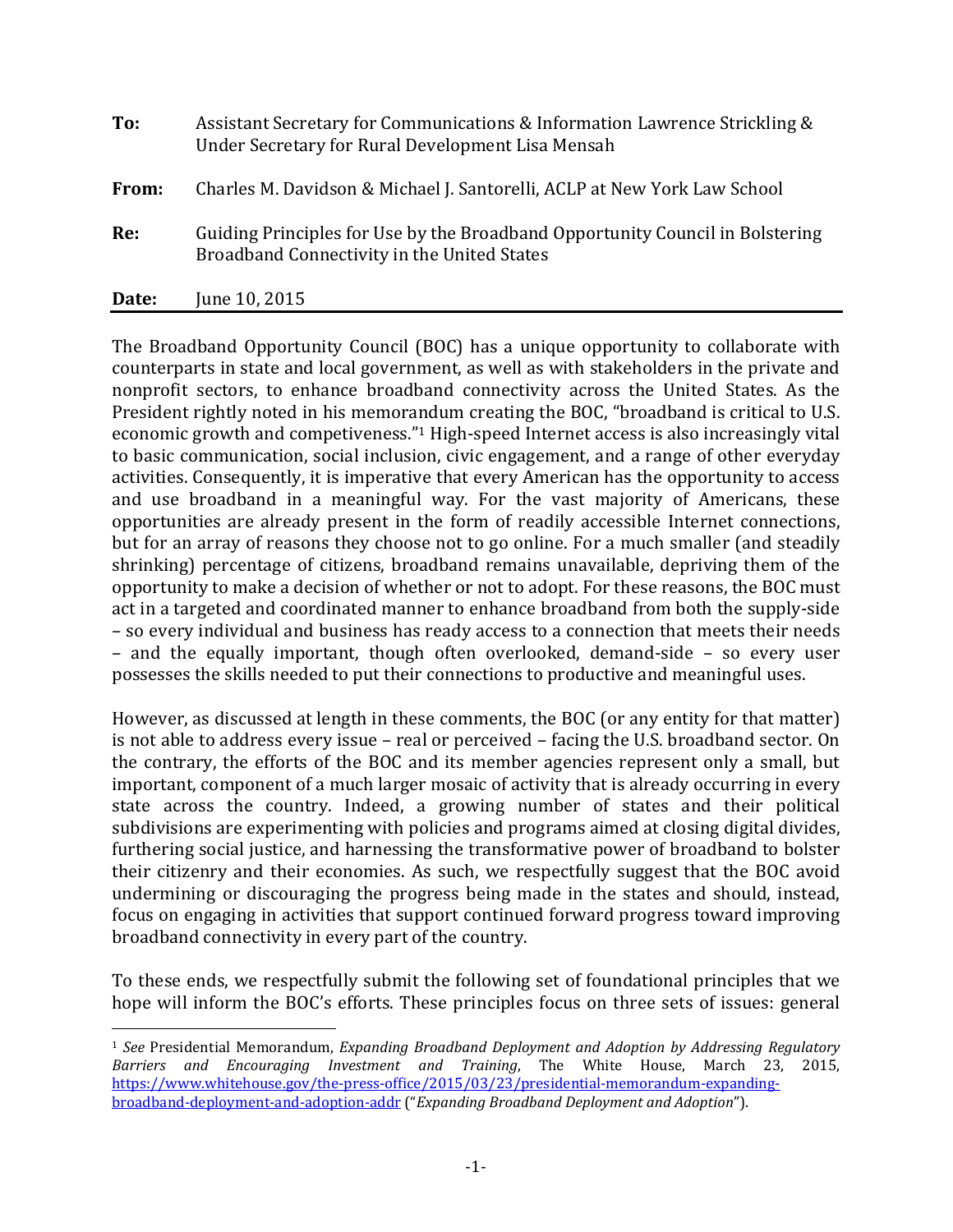policy parameters to help in shaping the contours of whatever efforts grow out of the BOC; recommendations for targeted supply-side actions; and ideas for supporting and bolstering the myriad of efforts focused on addressing complex demand-side issues. More specifically, the principles include:

# **GENERAL GUIDING PRINCIPLES**

- 1. The primary focus of the BOC should be on ensuring that the federal government maximizes its own resources  $-$  i.e., spectrum and access to federal lands  $-$  when attempting to enhance broadband deployment.  $(p, 3)$
- 2. Respect core notions of constitutional federalism by avoiding activities that encroach upon the ability of the states to experiment with programs and policies aimed at improving broadband connectivity.  $(p. 6)$
- 3. With regard to identifying and addressing barriers to more robust broadband connectivity, the BOC should use the FCC's National Broadband Plan as a starting point.  $(p, 8)$
- 4. Coordination among and across federal agencies, departments, and branches must be a priority in order to assure impactful outcomes and avoid inefficient duplication of efforts.  $(p. 10)$

# **GUIDING PRINCIPLES FOR IMPROVING BROADBAND ON THE SUPPLY‐SIDE**

- 5. The priority of any broadband deployment program that emerges from the BOC should be facilitating build out to unserved areas.  $(p. 11)$
- 6. The BOC should engage in supply-side activities that favor private investment in and deployment of broadband networks.  $(p. 13)$
- 7. Based on its own successes in facilitating broadband deployment on federal lands and in other contexts under the purview of the Council, the BOC should develop and disseminate model policies aimed at furthering network deployment and fostering a rational regulatory environment that is conducive to continued private investment, innovation, and competition.  $(p. 14)$

## **GUIDING PRINCIPLES FOR IMPROVING BROADBAND ON THE DEMAND‐SIDE**

- 8. Demand-side issues are the most important, pressing, and overlooked in the broadband policy arena. The BOC should work to draw more attention to these issues and facilitate additional progress toward addressing them.  $(p. 15)$
- 9. The BOC should encourage the states to work more closely with municipalities and other local stakeholders to bolster broadband connectivity from the demand-side.  $(p. 17)$
- 10. Instead of promoting municipal broadband deployment, the BOC should engage in activities that underscore the importance and value of facilitating demand-side efforts by communities.  $(p. 18)$

\* \* \* \* \*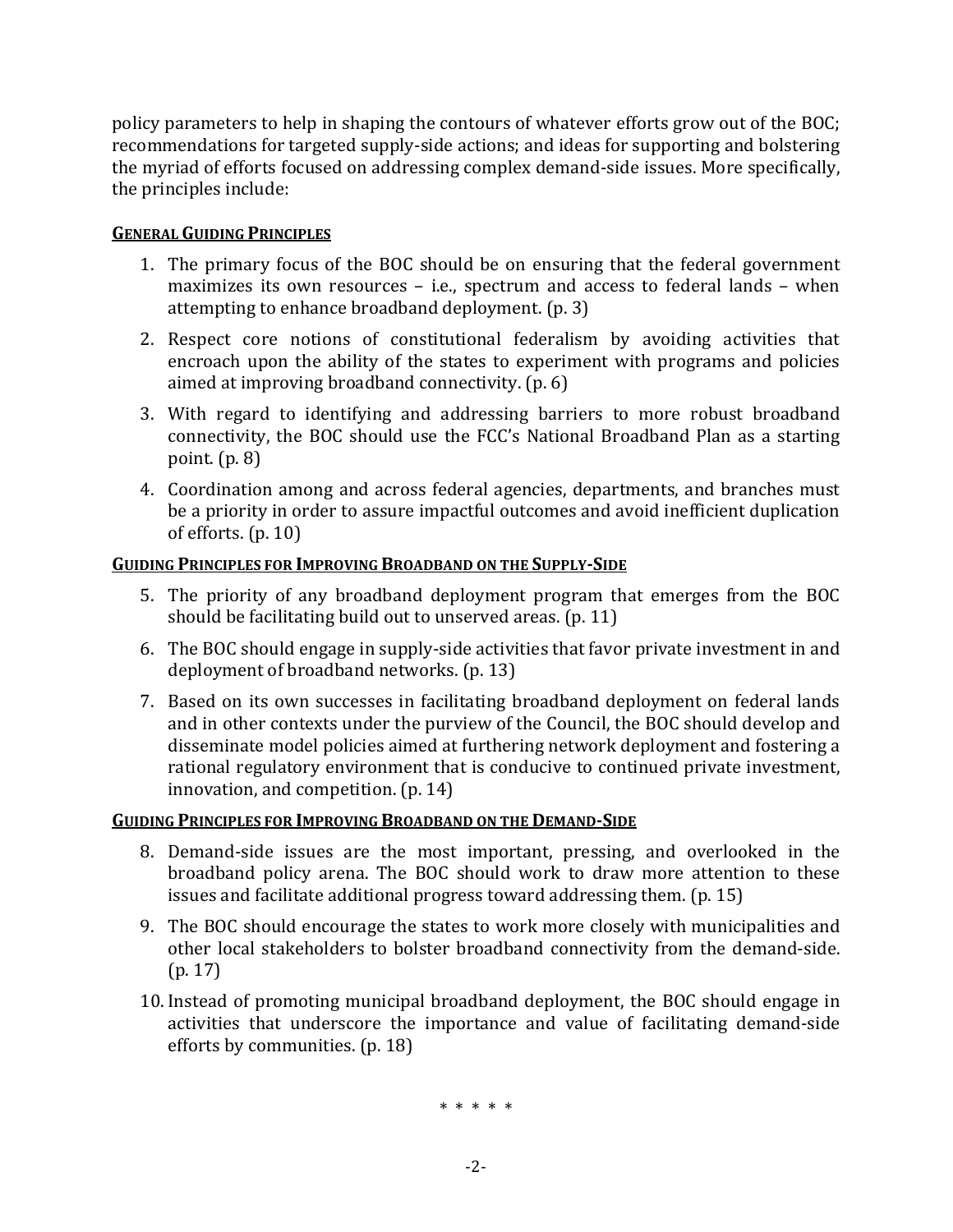#### **GENERAL GUIDING PRINCIPLES**

 $\overline{a}$ 

#### **PRINCIPLE #1**

*The primary focus of the BOC should be on ensuring that the federal government maximizes its own resources – i.e., spectrum and access to federal lands – when attempting to enhance broadband deployment.* 

The BOC should focus first and foremost on leading by example when it comes to facilitating broadband deployment by prioritizing actions over which it has the most influence. In particular, it should leverage its broad jurisdictional mandate  $-$  i.e., coordinating efforts across more than two dozen federal agencies – to make much needed progress on two broadband-related issues that have been pending at the federal level for many vears: (1) freeing up government-owned spectrum for use in building out nextgeneration mobile broadband networks, and (2) streamlining the processes for gaining access to and using federal lands to support private broadband deployment.

*Spectrum*. The need for additional spectrum that can support mobile broadband deployment has been well documented, as has the need for rationalizing and making available the large amount of unused and under-used spectrum held by various parts of the federal government.<sup>2</sup> A dearth of licensed spectrum capable of supporting mobile broadband services threatens to slow efforts to improve upon America's world-leading wireless networks.<sup>3</sup> Fortunately, there has been little hesitancy by the White House, FCC, and NTIA to acknowledge that a significant portion of the responsibility for this problem rests on the collective shoulders of the federal government, which has been slow to actually make available these vital resources for private use.<sup>4</sup> Some progress has been made in repurposing and auctioning off swaths of the airwaves that were previously allocated for other uses – by one estimate, the FCC has facilitated a net increase in spectrum available for

<sup>2</sup> *See, e.g.,* Charles M. Davidson & Michael J. Santorelli, *Seizing the Mobile Moment: Spectrum Allocation Policy for the Wireless Broadband Century,* 19 CommLaw Conspectus 1 (2010), http://scholarship.law.edu/cgi/viewcontent.cgi?article=1516&context=commlaw; *Connecting America: The National Broadband Plan*, at Ch. 5, Federal Communications Commission (2010), https://transition.fcc.gov/national‐broadband‐plan/national‐broadband‐plan.pdf ("*National Broadband Plan*"). 

<sup>3</sup> *See, e.g., id. See also Prepared Remarks of FCC Chairman Tom Wheeler, 2014 CTIA Show*, FCC Sept. 9, 2014, https://apps.fcc.gov/edocs\_public/attachmatch/DOC-329271A1.pdf.

<sup>&</sup>lt;sup>4</sup> See, e.g., National Broadband Plan (calling for an additional 500 MHz of spectrum to be made available); Presidential Memorandum, *Unleashing the Wireless Broadband Revolution*, The White House, June 28, 2010, https://www.whitehouse.gov/the-press-office/presidential-memorandum-unleashing-wireless-broadbandrevolution (same); Presidential Memorandum, *Expanding America's Leadership in Wireless Innovation*, The White House, June 14, 2013, https://www.whitehouse.gov/the-press-office/2013/06/14/presidentialmemorandum-expanding-americas-leadership-wireless-innovatio (establishing a spectrum policy team and directing it to study opportunities for sharing spectrum); Plan and Timetable to Make Available 500 Megahertz *of Spectrum for Wireless Broadband*, U.S. Dept. of Commerce (Oct. 2010), http://www.ntia.doc.gov/files/ntia/publications/tenyearplan\_11152010.pdf ("*NTIA Timetable*").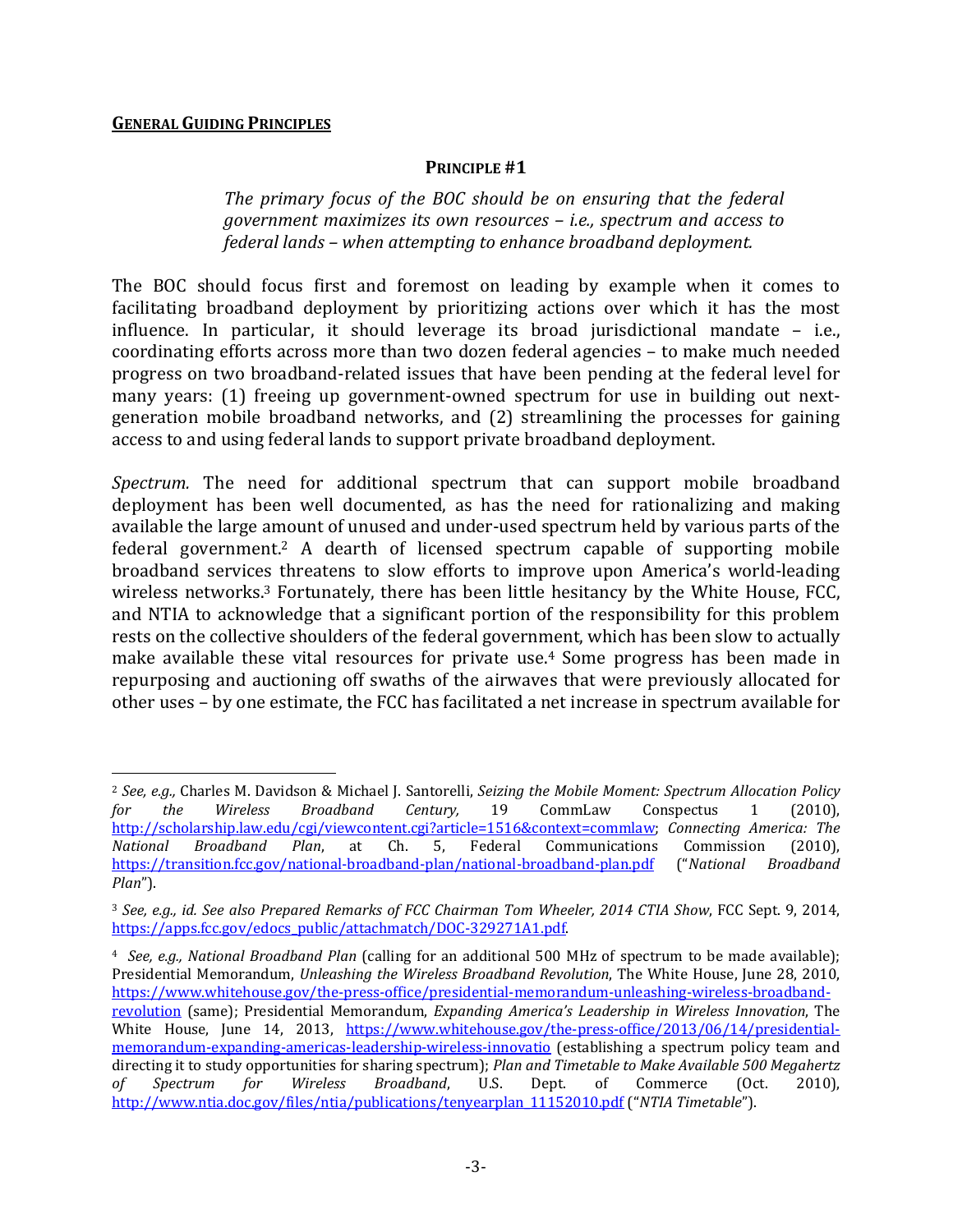mobile broadband of about  $98.5$  MHz since  $2010.5$  These new resources included several blocks of spectrum previously held by the federal government.<sup>6</sup> Though impressive, this amount is over 400 MHz short of meeting the President's and the FCC's shared goal of freeing up and allocating 500 MHz of additional spectrum over the next few years.

A major source of this additional spectrum should come from the holdings of the federal government. Indeed, NTIA has identified well over 300 MHz of spectrum that could be cleared and reallocated for these purposes.<sup>7</sup> However, reallocating these portions of the airwaves has proven to be extremely time consuming and politically fraught endeavors.<sup>8</sup> Moreover, in the absence of firmer and clearer policies around repurposing this spectrum, some entities might delay or simply refuse to clear certain bands. In recent years, many federal agencies, like the Department of Defense, have acquiesced to calls for using underutilized spectrum assets for wireless broadband.<sup>9</sup> This represents significant progress, provided, of course, that these entities hasten the manner in which they vacate spectrum bands or otherwise prepare to share them with service providers.<sup>10</sup> Given the cross-agency remit of the BOC, the Council should dedicate significant resources to accelerating the processes by which spectrum held by the federal government – especially those resources that sit unused – is repurposed for use in deploying new mobile broadband services. 

*Access to Federal Lands.* Similarly, the BOC should work with its constituent agencies to streamline access to federal lands by private service providers for the purposes of building out broadband networks. This particular issue was the subject of an Executive Order issued

 $\overline{a}$ <sup>5</sup> *See* Coleman Bazelon & Giulia McHenry, *Mobile Broadband Spectrum: A Vital Resource for the U.S. Economy*, at 8, The Brattle Group (May 2015), http://www.ctia.org/docs/default-source/default-documentlibrary/brattle\_spectrum\_051115.pdf. 

<sup>6</sup> *See Promoting Spectrum Sharing in the Wireless Broadband Era*, Jan. 9, 205, NTIA, http://www.ntia.doc.gov/blog/2015/promoting-spectrum-sharing-wireless-broadband-era.

<sup>7</sup> *NTIA Timetable.*

<sup>8</sup> *Seizing the Mobile Moment* at p. 55‐56. *See also National Broadband Plan* at p. 79. 

<sup>9</sup> *See An Assessment of the Viability of Accommodating Wireless Broadband in the 1755‐1850 MHz Band*, National Telecommunications & Information Administration, U.S. Department of Commerce (March 2012), *available at* http://www.ntia.doc.gov/files/ntia/publications/ntia\_1755\_1850\_mhz\_report\_march2012.pdf. 

<sup>10</sup> *See, e.g., Realizing the Full Potential of Government‐Held Spectrum to Spur Economic Growth*, Report to the President, President's Council of Advisors on Science and Technology (July 2012), *available at* http://www.whitehouse.gov/sites/default/files/microsites/ostp/pcast\_spectrum\_report\_final\_july\_20\_2012. pdf ("PCAST finds that clearing and reallocation of Federal spectrum is not a sustainable basis for spectrum policy due to the high cost, lengthy time to implement, and disruption to the Federal mission. Further, although some have proclaimed that clearing and reallocation will result in significant net revenue to the government, we do not anticipate that will be the case for Federal spectrum." *Id.* at p. vi); *cf.* Larry Downes, *Feds to Mobile Users: Drop Dead*, July 30, 2012, CNET, *available at* http://news.cnet.com/8301‐1035\_3‐ 57481929-94/feds-to-mobile-users-drop-dead/?tag=rtcol;FD.posts (arguing that "The federal government is slinking away from a promise by President Obama to free up badly-needed radio spectrum for mobile users and the already over-taxed networks that serve them.").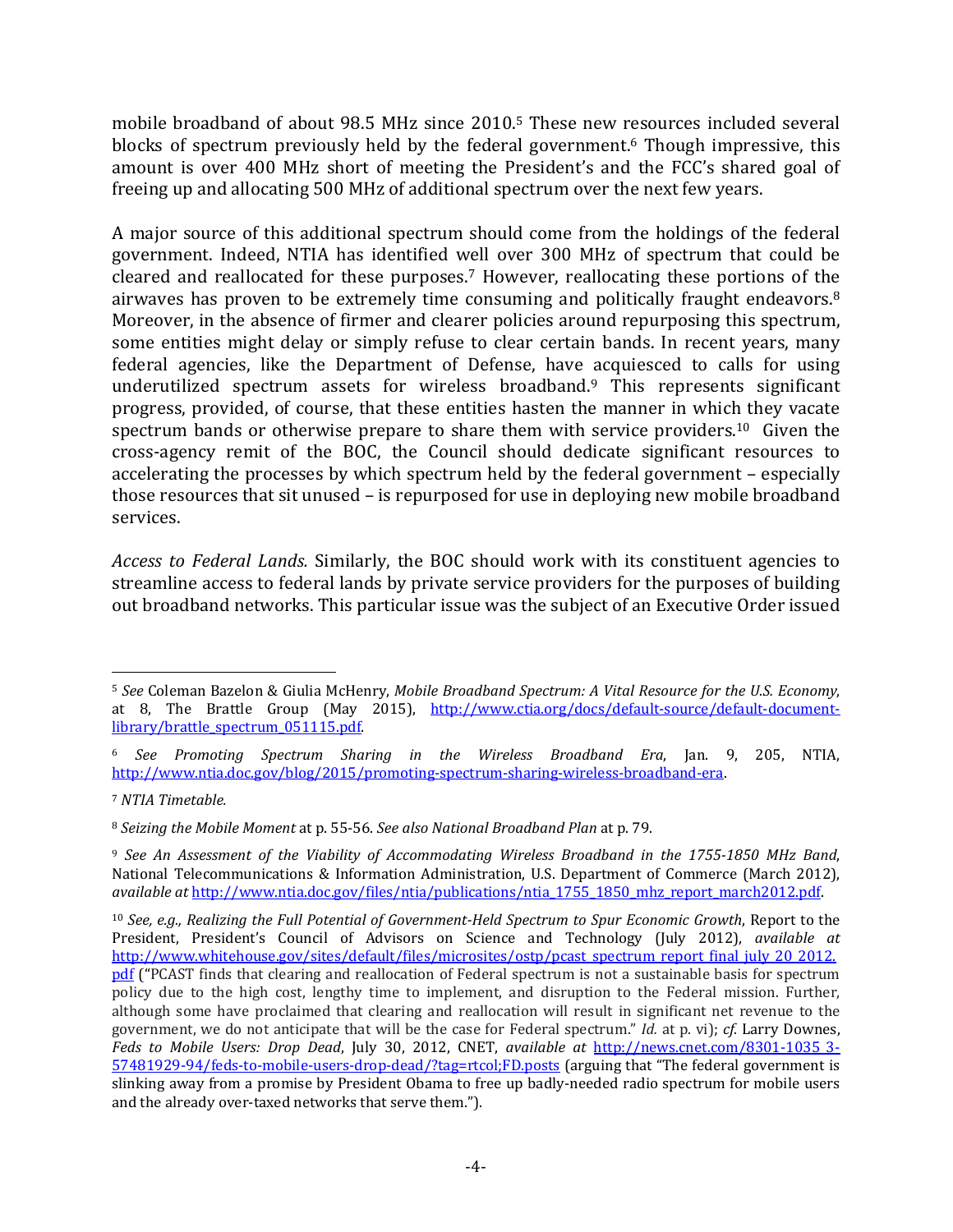by the President in June  $2012^{11}$  In that order, the President highlighted the pressing need for a "coordinated and consistent approach in implementing agency procedures, requirements, and policies related to access to Federal lands, buildings, and rights of way, federally assisted highways, and tribal lands to advance broadband deployment."<sup>12</sup> A few months prior, Congress enacted the Middle Class Tax Relief and Job Creation Act of  $2012<sup>13</sup>$ a law that included several provisions related to streamlining federal "agencies' processes for the deployment of wireless broadband facilities on Federal property, including requirements for [General Services Administration] to develop common application forms, master contracts, and fees for such access."<sup>14</sup>

Although some progress has been made towards these ends  $-$  e.g., encouraging "dig once" requirements for laying conduit in existing federal transportation projects<sup>15</sup> – realizing Congress's and the President's vision for leveraging federal lands for broadband deployment remains a distant goal.<sup>16</sup> That many of these same discussions have been had in the past but to little avail is equally disconcerting, suggesting that real progress might be impossible.<sup>17</sup> However, the BOC, a first-in-kind effort to coordinate across agencies for the express purpose of bolstering broadband connectivity, could succeed where others have failed if it dedicates itself to moving the needle on this very complex set of issues. Given the complexities of working across multiple agencies, the BOC should thus focus on creating new processes for engaging counterparts in relevant parts of the federal government on

<sup>&</sup>lt;sup>11</sup> See Executive Order 13616, *Accelerating Broadband Infrastructure Deployment*, The White House, June 14, 2012, https://www.whitehouse.gov/the-press-office/2012/06/14/executive-order-accelerating-broadbandinfrastructure‐deployment. 

<sup>12</sup> *Id.*

<sup>13</sup> *Middle Class Tax Relief and Job Creation Act of 2012*, Pub. L. No. 112‐96, H.R. 3630, 126 Stat. 156 (enacted Feb. 22, 2012).

<sup>14</sup> *See Implementing Executive Order 13616: Progress on Accelerating Broadband Infrastructure Deployment,* at 5, Progress Report to the Steering Committee on Federal Infrastructure Permitting and Review Process Improvement by the Broadband Deployment on Federal Property Working Group (Aug. 2013), https://www.whitehouse.gov/sites/default/files/microsites/ostp/broadband\_eo\_implementation.pdf (citing to section 6409 of the *Middle Class Tax Relief and Job Creation Act of 2012*). 

<sup>15</sup> *See In the Matter of Inquiry Concerning the Deployment of Advanced Telecommunications Capability to All Americans in a Reasonable and Timely Fashion, and Possible Steps to Accelerate Such Deployment Pursuant to Section 706 of the Telecommunications Act of 1996, as Amended by the Broadband Data Improvement Act,* 2015 Broadband Progress Report and Notice of Inquiry on Immediate Action to Accelerate Deployment, at 118, FCC, GN Docket No. 14-126 (Feb. 4, 2015), https://apps.fcc.gov/edocs\_public/attachmatch/FCC-15-10A1.pdf ("*2015 Broadband Progress Report*"). 

<sup>16</sup>*See, e.g.,* Press Release, *Adelstein: More Progress Needed to Site Wireless Facilities on Federal Property*, Oct. 16, 2014, PCIA, http://www.pcia.com/pcia-press-releases/675-adelstein-more-progress-needed-to-sitewireless‐facilities‐on‐federal‐property. 

<sup>&</sup>lt;sup>17</sup> *See, e.g.,* NTIA, Federal Rights-of-Way For Telecommunications Projects, http://www.ntia.doc.gov/legacy/FROWsite/index.html (detailing similar efforts launched by President Bush in 2002 and 2004); *Improving Rights‐of‐Way Management Across Federal Lands: A Roadmap to Greater Broadband Deployment*, Report by the Federal Rights-of-Way Working Group (April 2004), http://www.ntia.doc.gov/files/ntia/publications/frowreport 4-23-2004.pdf.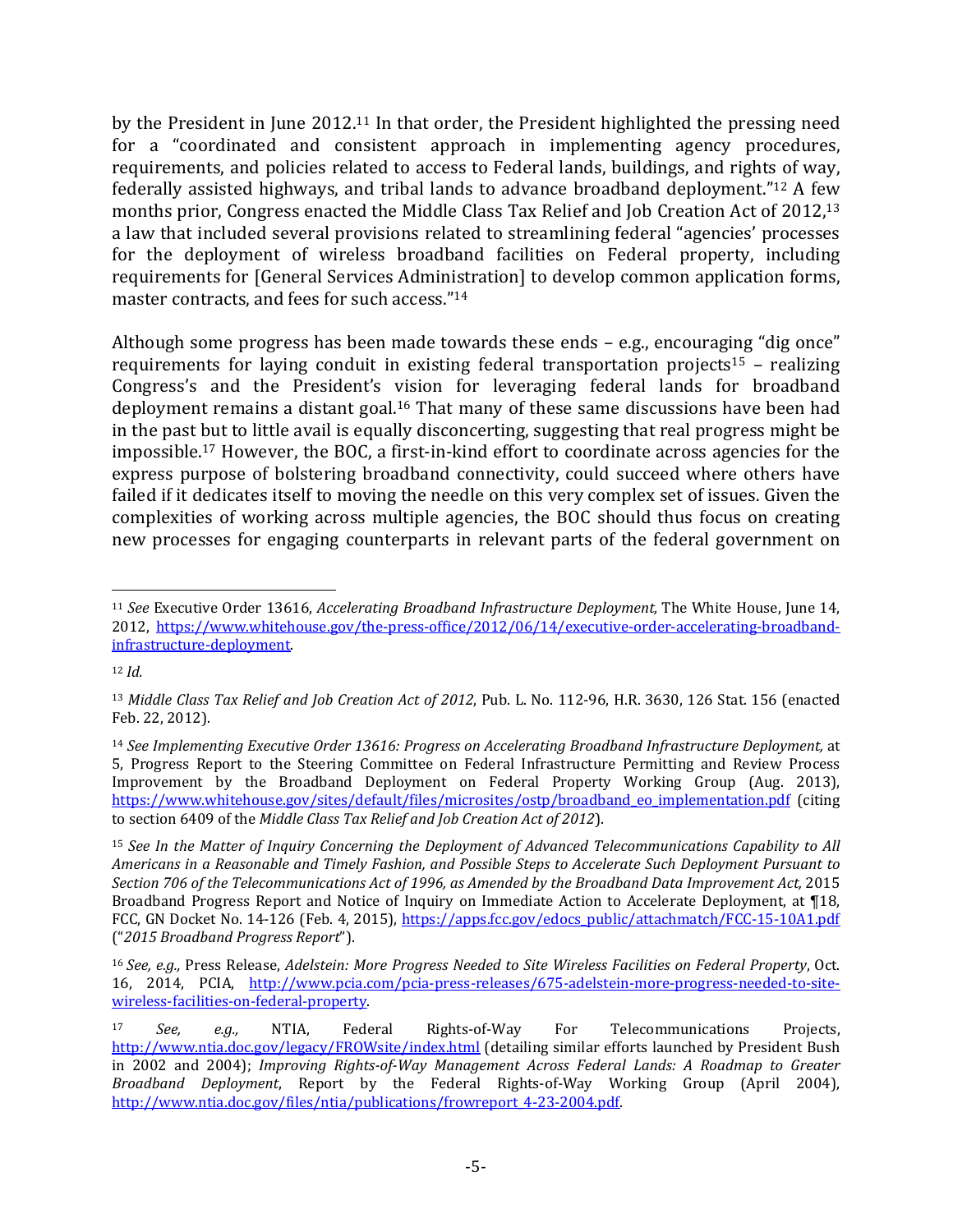these kinds of issues in order to create a framework for resolving issues that can be applied in this context and others related to broadband deployment.

# **PRINCIPLE #2**

*Respect core notions of constitutional federalism by avoiding activities that encroach upon the ability of the states to experiment with programs and policies aimed at improving broadband connectivity.* 

A core goal of the BOC, as detailed in its founding documents  $-$  i.e., the Presidential Memorandum establishing it and the request for comment issued by the Council in April  $2015$  – is to "understand the ways the [federal] government can better support the needs of communities seeking to expand broadband access and adoption."<sup>18</sup> This focus on community broadband – aka municipal broadband and government-owned broadband  $(GONs)$  – can be traced back to the President's embrace of this deployment strategy in January 2015, when he announced his support for federal preemption of state laws that "limit the range of options available to communities to spur expanded local broadband infrastructure, including ownership of networks."<sup>19</sup> At that time, the administration also released a report touting the benefits of  $GONs<sup>20</sup>$  and launched a federal initiative -BroadbandUSA  $-$  to support communities interested in exploring municipal broadband solutions.<sup>21</sup> Shortly thereafter, the Federal Communications Commission acted to preempt two state laws - one in North Carolina, one in Tennessee - that it felt were impediments to broadband investment and competition.<sup>22</sup>

*Such a focus on direct federal‐community coordination in bolstering broadband connectivity, which appears to be central to the BOC's mandate, threatens to alienate a critical set of partners from these efforts: the states.* Indeed, by circumventing the states, via formal action (e.g., FCC preemption) and informal action (e.g., BroadbandUSA), the federal government has articulated a bold new understanding of and approach to federalism in the context of broadband deployment. This new approach hinges on an interpretation of

<sup>21</sup> See NTIA, BroadbandUSA, http://www2.ntia.doc.gov/new\_BroadbandUSA.

<sup>18</sup> *See Broadband Opportunity Council Notice and Request for Comment*, 80 Fed. Reg. 23,785 (April 29, 2015), http://www.ntia.doc.gov/files/ntia/publications/fr\_boc\_notice\_and\_rfc\_4‐29‐15.pdf ("*BOC Request*"). 

<sup>19</sup> *See* Fact Sheet, *Broadband That Works: Promoting Competition & Local Choice In Next‐Generation Connectivity*, The White House, Jan. 13, 2015, https://www.whitehouse.gov/the-pressoffice/2015/01/13/fact‐sheet‐broadband‐works‐promoting‐competition‐local‐choice‐next‐gener. 

<sup>20</sup> *See Community‐Based Broadband Solutions: The Benefits of Competition and Choice for Community Development and High Speed Internet Access*, The Executive Office of the President (Jan. 2015), https://www.whitehouse.gov/sites/default/files/docs/community‐ based\_broadband\_report\_by\_executive\_office\_of\_the\_president.pdf.

<sup>&</sup>lt;sup>22</sup> See In the Matter of City of Wilson, North Carolina Petition for Preemption of North Carolina General Statute *Sections 160A‐340 et seq.*, Memorandum Opinion and Order, WC Docket No. 14‐115 (March 12, 2015). This order has been challenged in court by North Carolina and Tennessee. *See, e.g.,* Sean Buckley, *North Carolina Sues FCC Over Ability to Limit Municipal Broadband Growth*, May 20, 2015, Fierce Telecom, http://www.fiercetelecom.com/story/north-carolina-sues-fcc-over-ability-limit-municipal-broadbandgrowth/2015-05-20.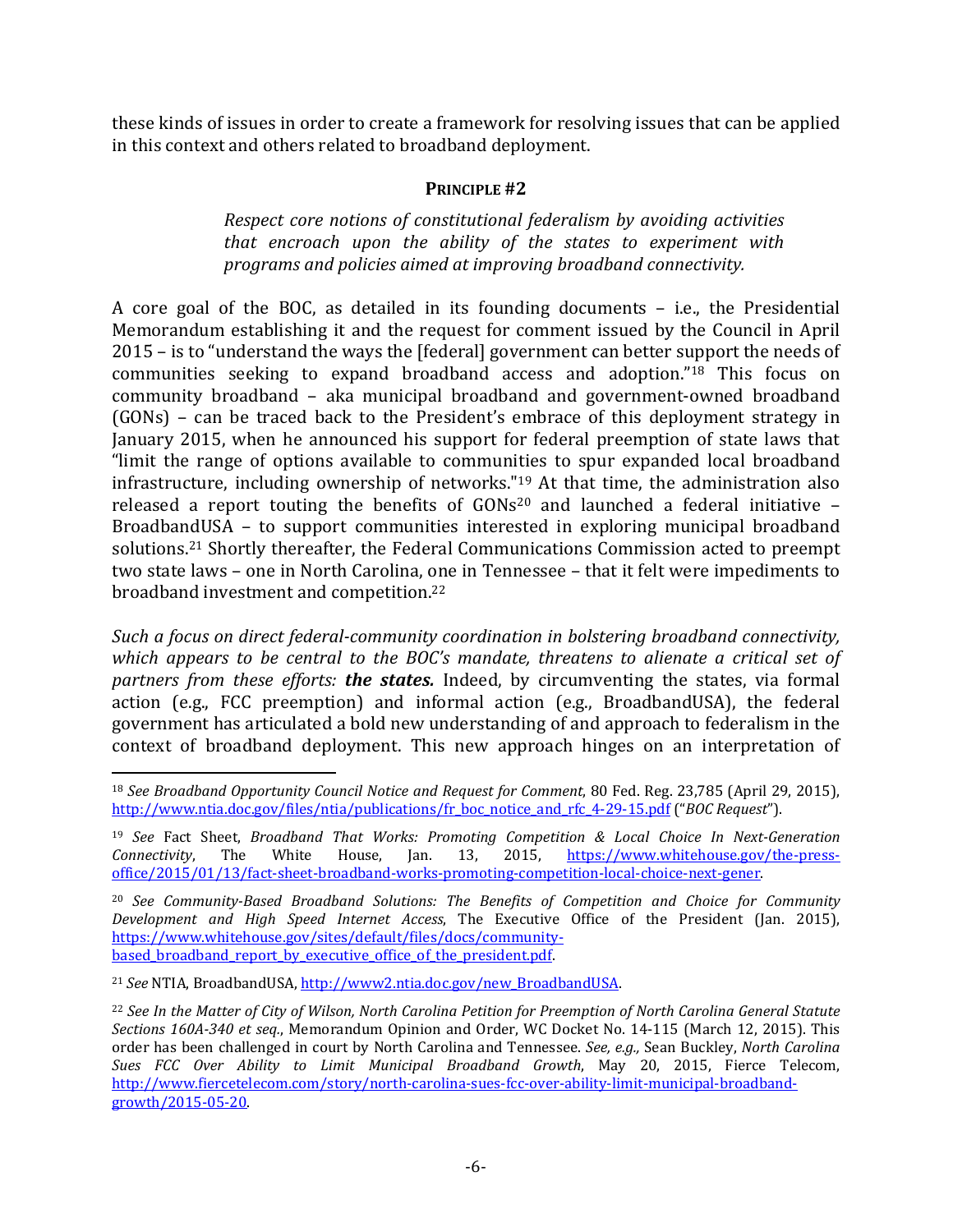federalism that is at odds with substantial legal precedent regarding the relationship between states and their subdivisions,<sup>23</sup> as well as with the realities of a paradigm of federal-state and state-local coordination that has proven to be enormously successful in improving broadband connectivity.<sup>24</sup>

This is a sensitive set of issues for states because, at a very practical level, municipal broadband networks are expensive and risky undertakings.<sup>25</sup> Indeed, there is a long history of failed GONs in the United States.<sup>26</sup> Not every system fails, but few survive and prosper over the long term. In many instances, local governments have acted to bail out failed and failing networks  $-$  e.g., by redirecting tax dollars to prop up a dying system or by assuming even more debt – often to no avail.<sup>27</sup> When these networks fail, the damage is rarely contained – for example, many towns with failed or failing systems see their credit ratings downgraded.<sup>28</sup> And even when these networks survive, the enormous costs of building the system rarely outweigh the benefits arising from it.<sup>29</sup>

These are worrying dynamics for state governments, which bear ultimate responsibility for the activities of their political subdivisions.<sup>30</sup> Indeed, the relationship between a state and its municipalities is an essential aspect of the ordering of government in the United States. In other words, it is a sacred relationship that has long been preserved by the courts in cases stretching back well over a century.<sup>31</sup> It is thus rare for the federal government to attempt to insert itself between a state and its subdivisions; its authority to do so must be

<sup>27</sup> *See, e.g., ACLP GONs Report* at 47‐91 (providing examples). 

<sup>28</sup> *Id.*

 $\overline{a}$ 

<sup>29</sup> *Id.*

<sup>23</sup> *See* Charles M. Davidson & Michael J. Santorelli, *Understanding the Debate Over Government‐Owned Broadband Networks: Context, Lessons Learned, and a Way Forward for Policy Makers*, ACLP at New York Law School (June 2014), http://www.nyls.edu/advanced-communications-law-and-policy-institute/wpcontent/uploads/sites/169/2013/08/ACLP‐Government‐Owned‐Broadband‐Networks‐FINAL‐June‐ 2014.pdf (*"ACLP GONs Report*"). 

<sup>&</sup>lt;sup>24</sup> *Id. at* 109-138 (highlighting effective roles for policymakers and other stakeholders at the federal, state, and local levels vis-à-vis enhancing broadband connectivity). Specific ideas for state and local activities in furtherance of broadband connectivity are discussed *infra*.

<sup>25</sup> *See generally id.*

<sup>26</sup> For examples, *see id.; Parsing the Debate Over Government‐Owned Broadband Networks*, ACLP at New York Law School (April 2013), http://www.nyls.edu/advanced-communications-law-and-policy-institute/wpcontent/uploads/sites/169/2013/08/ALCP-GONs-Overview-April-2013.FINAL\_.pdf; Charles M. Davidson & Michael J. Santorelli, *Evaluating the Rationales for Government‐Owned Broadband Networks*, ACLP at New York Law School (March 2013), http://www.nyls.edu/advanced-communications-law-and-policy-institute/wpcontent/uploads/sites/169/2013/08/Davidson‐Santorelli‐Evaluating‐the‐Rationales‐for‐GONs‐March‐ 2013.pdf; Michael J. Santorelli, *Rationalizing the Debate Over Municipal Broadband,* 3 I/S Journal 43 (2007), http://moritzlaw.osu.edu/students/groups/is/files/2012/02/Santorelli-formatted.pdf.

<sup>30</sup> *See, e.g.,* Grant Gross, *States Threaten Lawsuit Over Obama's Municipal Broadband Plan*, Jan. 26, 2015, Computer World, http://www.computerworld.com/article/2875613/states-threaten-lawsuit-over-obamasmunicipal‐broadband‐plan.html. 

<sup>31</sup> *ACLP GONs Report* at 105-106.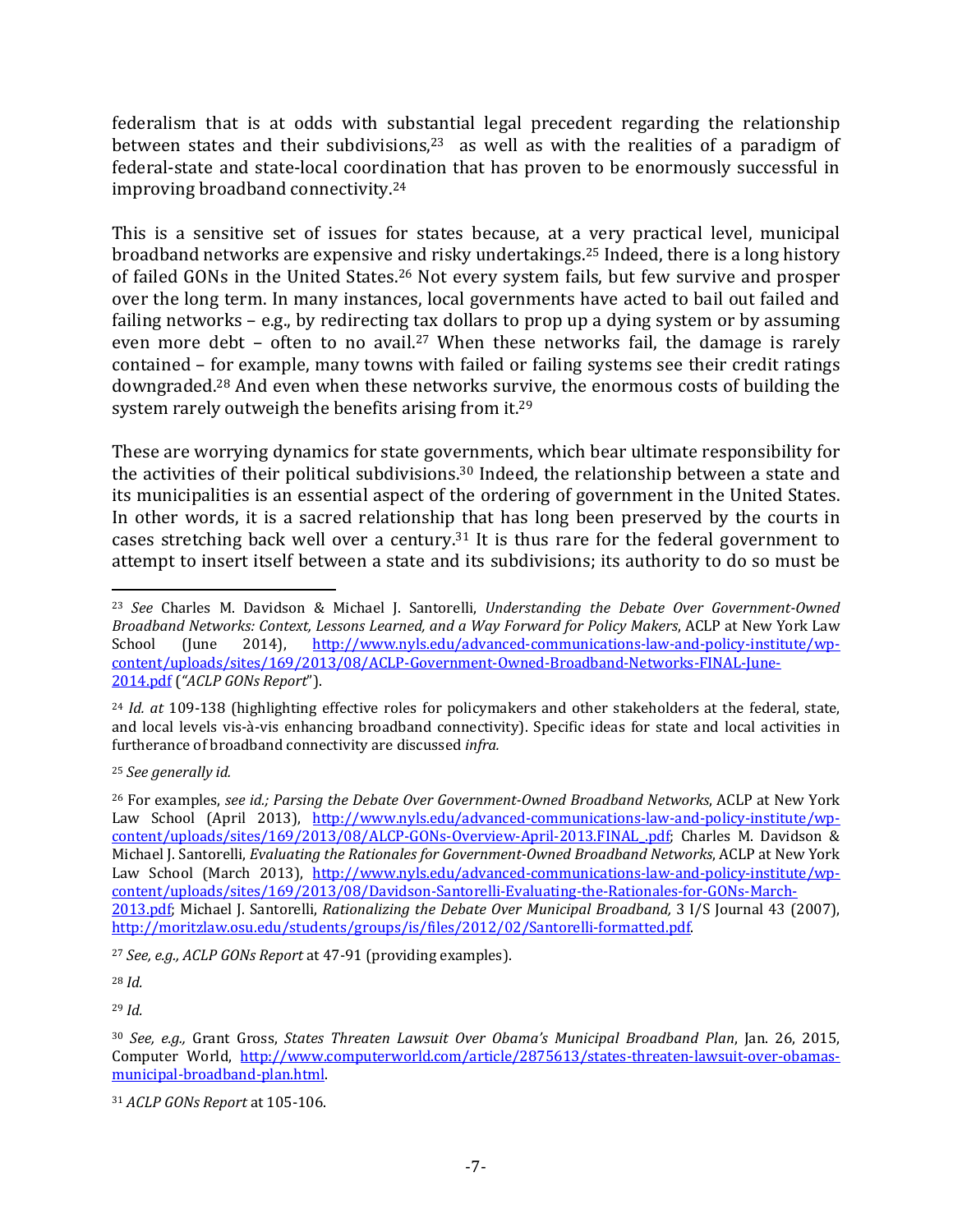clearly expressed by Congress, and even then there is usually some hesitancy by the courts to upset the delicate balance of U.S. federalism.<sup>32</sup> For these reasons, neither the BOC nor the federal government generally should coordinate directly with communities on broadband matters without robust consultation and coordination with the states. Otherwise, the federal government risks creating an acrimonious relationship with 50 critical partners, all of whom are increasingly interested and active in addressing discrete broadband issues arising within their borders.

#### **PRINCIPLE #3**

*With regard to identifying and addressing barriers to more robust broadband connectivity, the BOC should use the FCC's National Broadband Plan as a starting point.* 

When seeking to "identify regulatory barriers unduly impeding broadband deployment, adoption, or competition" and thinking about how to "take all necessary actions to remove these barriers,"<sup>33</sup> the BOC should use the FCC's National Broadband Plan as a starting point. Indeed, rather than start from scratch in an attempt to amass a new list of barriers and develop strategies for overcoming them, the BOC would be well served by looking to the FCC's Plan, which succeeded in identifying dozens of barriers impeding more robust broadband connectivity and making over 200 recommendations for addressing them.<sup>34</sup> Equally as important for the purposes of removing these barriers, many of the recommendations articulated in the Plan "were directed to the FCC, to Congress, to the Executive Branch (both to individual agencies and to Administration as a whole), $^{735}$ providing the BOC with numerous opportunities for making immediate progress in furtherance of its mandate.

A key feature of the Plan was its focus on highlighting the importance of high-speed Internet connectivity to achieving certain "national purposes," including using broadbandenabled services to transform key sectors of the economy like education, energy, and healthcare.<sup>36</sup> The rationale underlying this focus was simple: enhancing broadband use in these sectors would not only help to improve service offerings, bolster innovation, and streamline certain processes – it would also assist in increasing the relevance of broadband to consumers, especially those in under-adopting communities. However, the Plan also observed that merely enhancing broadband use in these sectors would not be enough to achieve these goals. On the contrary, a broad range of additional legal, regulatory, and

1

<sup>32</sup> *See, e.g.,* Lawrence J. Spiwak, *The FCC's New Municipal Broadband Preemption Order is Too Clever by Half*, BloombergBNA Telecommunications Law Resource Center, April 10, 2015, http://www.phoenixcenter.org/oped/BloombergBNATennesseePreemptionOrder10April2015.pdf. 

<sup>33</sup> *BOC Request* at 23,785. 

<sup>34</sup> *See, e.g.,* Lennard G. Kruger, *The National Broadband Plan Goals: Where Do We Stand?*, Congressional Research Service, Report to Congress R43016 (March 2013), https://www.fas.org/sgp/crs/misc/R43016.pdf. <sup>35</sup> *Id.*

<sup>36</sup> *National Broadband Plan* at 193.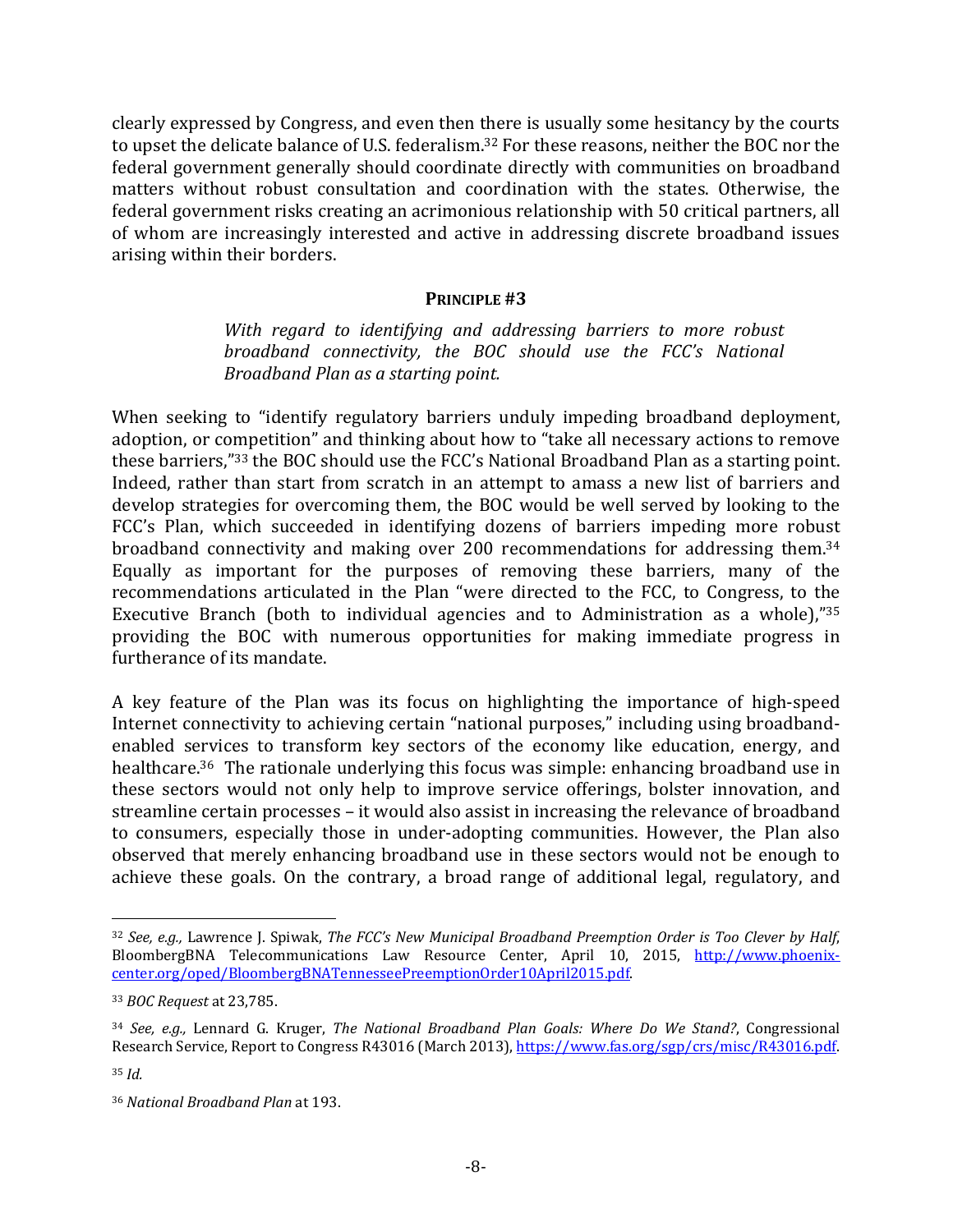public policy adjustments were necessary to unlock and facilitate new uses. Accordingly, the Plan, along with other reports issued in conjunction with it, $37$  identified dozens of areas where non-FCC and non-Congressional action was required. It is in these areas that the BOC should focus its attention.

A cursory review of the Plan's recommendations, related documents examining barriers, and information regarding the progress made in implementing these proposals reveals a range of areas ripe for BOC action. For example, in the healthcare space, progress has been made on numerous fronts in unlocking the full potential of broadband in U.S. healthcare: electronic healthcare records are more widely used now than they were prior to release of the Plan;<sup>38</sup> health insurers increasingly reimburse for telemedicine services;<sup>39</sup> and numerous discussions about the need for rationalizing key licensure and credentialing processes have been had at the federal and state levels.<sup>40</sup> However, review of the Plan's recommendations and supporting analyses highlight areas where additional federal action by agencies other than the FCC would help in removing remaining barriers.<sup>41</sup> A similar dynamic is evident in the education and energy sectors, where important forward progress has been made, $42$  but numerous barriers remain unaddressed at the federal level. $43$ 

<sup>41</sup> *National Broadband Plan* at 199‐217. 

<sup>1</sup> <sup>37</sup> *See, e.g., Barriers to Broadband Adoption: A Report to the FCC*, ACLP at New York Law School (Oct. 2009), http://www.nyls.edu/advanced-communications-law-and-policy-institute/wpcontent/uploads/sites/169/2013/08/ACLP‐Report‐to‐the‐FCC‐Barriers‐to‐BB‐Adoption.pdf. 

<sup>38</sup> *See, e.g.,* Press Release, *More Physicians and Hospitals Are Using EHRs Than Before*, Aug. 7, 2014, U.S. Dept. of Health & Human Services, http://www.hhs.gov/news/press/2014pres/08/20140807a.html.

<sup>39</sup> *See, e.g.,* Latoya Thomas & Gary Capistrant, *State Telemedicine Gaps Analysis: Coverage and Reimbursement*, American Telemedicine Association (May 2015), http://www.americantelemed.org/docs/defaultsource/policy/50-state-telemedicine-gaps-analysis---coverage-and-reimbursement.pdf?sfvrsn=10.

<sup>40</sup> *See, e.g.,* Latoya Thomas & Gary Capistrant, *State Telemedicine Gaps Analysis: Physician Practice Standards* and *Licensure*, American Telemedicine Association (May 2015), http://www.americantelemed.org/docs/default-source/policy/50-state-telemedicine-gaps-analysis-physician‐practice‐standards‐licensure.pdf?sfvrsn=14. 

 $42$  In the energy space, for example, the federal government has worked closely with the states to facilitate deployment of "smart grid" technologies and services, including smart meters and other aspects of a more intelligent and responsive energy system. *See, e.g., 2014 Smart Grid System Report*, Report to Congress, U.S. Dept. of Energy (Aug. 2014), http://energy.gov/sites/prod/files/2014/08/f18/SmartGrid- $SystemReport2014.pdf.$  In the education space, the U.S. Department of Education launched several initiatives in the wake of the National Broadband Plan in an effort to bolster availability and use of advanced educational technology tools. *See, e.g., National Education Technology Plan,* U.S. Department of Education (Nov. 2010), https://www.ed.gov/sites/default/files/netp2010.pdf. However, the focus in recent years has been almost entirely on enhancing broadband speeds in schools, an undertaking that has been led primarily by the FCC via an array of reforms to the federal E-Rate program. For an overview of recent FCC-led efforts on this issue, see FCC, Modernizing E-Rate, https://www.fcc.gov/e-rate-update. Other pressing issues, like equipping teachers with the skills needed to harness broadband for educational purposes, have been acknowledged via programs like ConnectED, which was launched by the White House in 2013. *See* U.S. Dept. of Education, ConnectED, http://www.ed.gov/connected. 

<sup>&</sup>lt;sup>43</sup> *National Broadband Plan* at 223-234 & 245-262 (detailing recommendations for overcoming barriers in the education and energy sectors, respectively).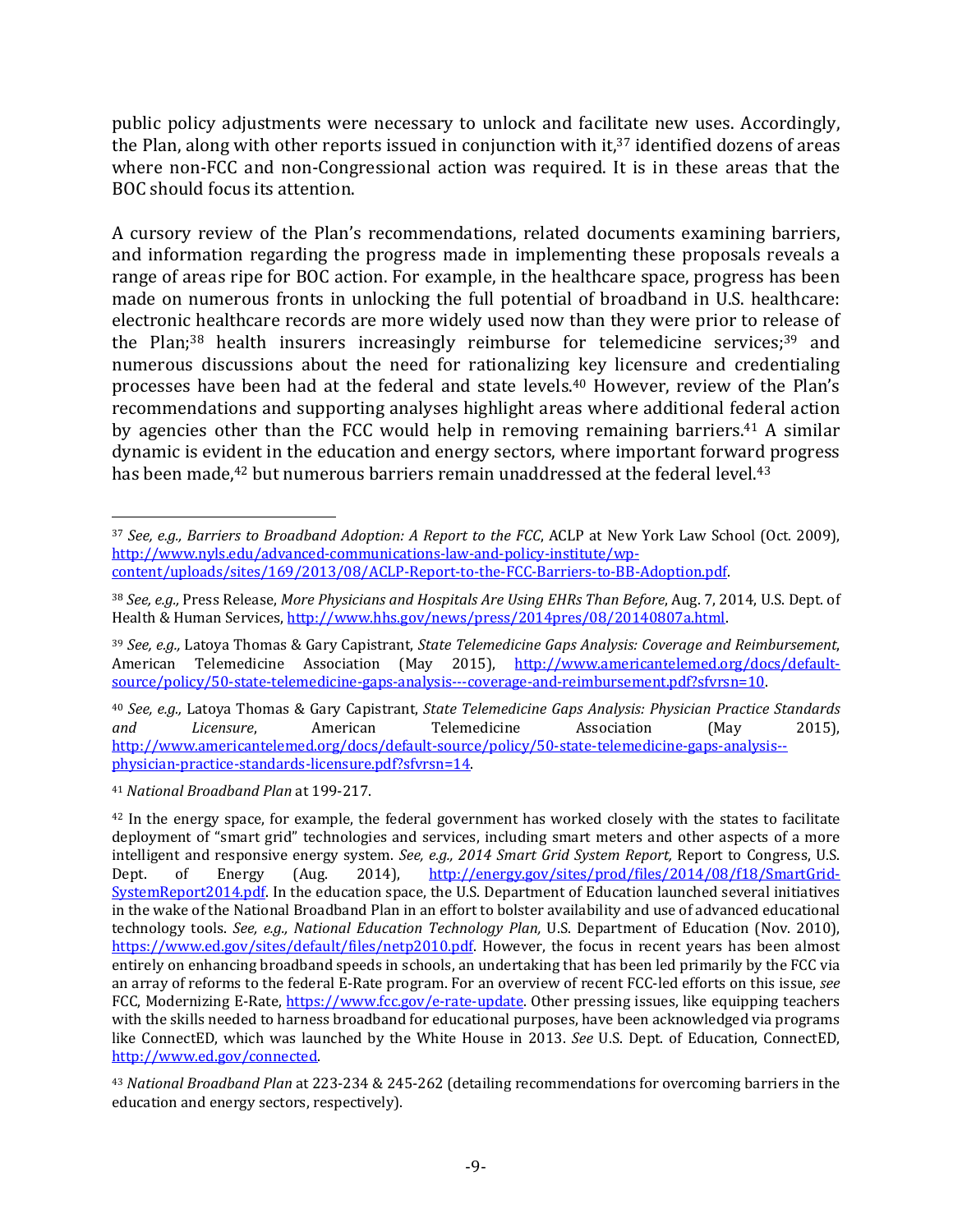In order to make further progress on these and others issues in as efficient and effective a manner as possible, the BOC should first review the National Broadband Plan and, in partnership with the FCC, develop a comprehensive inventory of whether and to what extent specific barriers and recommendations have been addressed. Thereafter, the BOC should work to update those barriers and recommendations that require some measure of action by federal agencies within the purview of the Council. At that point, the BOC should begin developing a process for facilitating collaboration across relevant agencies in order to begin addressing these new and lingering impediments.

### **PRINCIPLE #4**

*Coordination among and across federal agencies, departments, and branches must be a priority in order to assure impactful outcomes and avoid inefficient duplication of efforts.* 

Coordination of efforts and resources will be essential to the success of any initiative or program that evolves out of the BOC. With over two dozen federal agencies involved, coupled with new and emerging policy efforts at the FCC, in Congress, and elsewhere across the federal government, there is a significant risk that, in the absence of careful planning, a particular action by the BOC might be redundant with an existing program, inefficient, unduly costly, or otherwise in tension with other federal activities. As such, it is incumbent upon the co-chairs of the  $BOC$  – the Departments of Agriculture and Commerce – to adhere to a basic framework when launching a new program or forging a new partnership to address a particular broadband issue: first, do no harm (to existing programs), and second, do not be wasteful (in terms of unnecessarily replicating efforts that have already succeeded or failed).

*The primary cause for concern in this context is the potential for BOC activities that might mimic or somehow undermine the impact of programs already under way at the FCC. Such an outcome would result in the waste of taxpayer resources and could slow or derail much‐ needed reforms being spearheaded by the Commission.* The BOC mandate requires the Council to "consult...with the [FCC] as appropriate,"<sup>44</sup> but the BOC has no authority to force independent agencies like the FCC to comply with or accede to new policy imperatives or programs that might grow out of its activities.<sup>45</sup> For these reasons, close coordination between the BOC and the Commission will be essential to preventing unnecessarily redundant or costly initiatives.

Equally as important, close coordination will be vital to accurately calibrating and targeting the BOC's efforts. The FCC already oversees the collection and allocation of billions of dollars a year in support of: broadband deployment in schools and libraries via E-Rate; broadband deployment in high-costs parts of the country via its Connect America Fund;

<sup>44</sup> *Expanding Broadband Deployment and Adoption.*

<sup>45</sup> *BOC Request* at 23,786.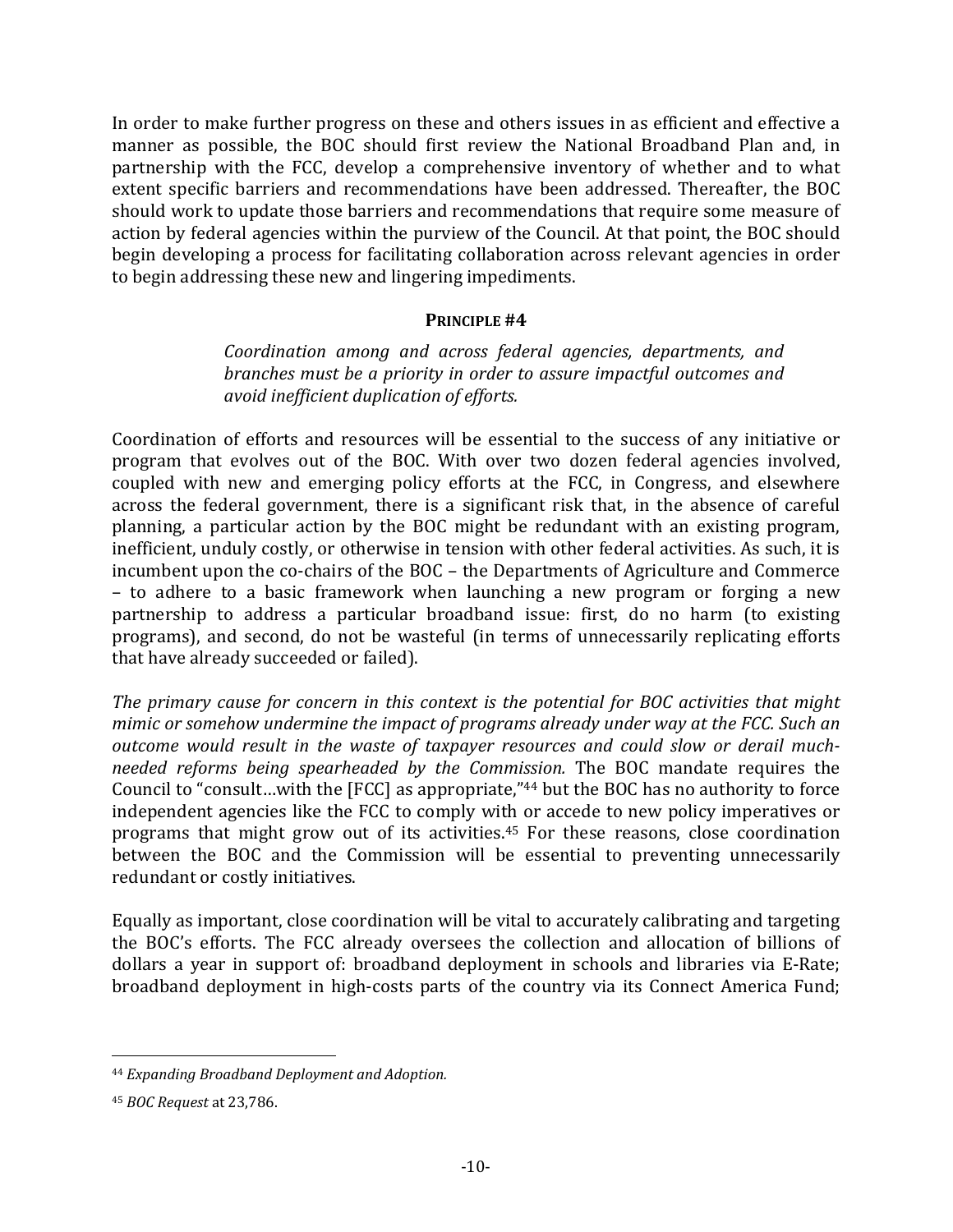and telemedicine use and deployment in rural areas via its Healthcare Connect Fund.<sup>46</sup> It is also currently attempting to restructure Lifeline so that it can help to subsidize broadband connections for non-adopters.<sup>47</sup> Several other federal agencies, including NTIA and RUS, also already administer broadband-related programs. As such, after studying and understanding the array of resources and reach of these existing programs, the scope of potential BOC activity might be much narrower than initially envisioned.

#### **GUIDING PRINCIPLES FOR IMPROVING BROADBAND ON THE SUPPLY‐SIDE**

### **PRINCIPLE #5**

### *The priority of any broadband deployment program that emerges from the BOC should be facilitating build out to unserved areas.*

Despite enormous and sustained progress in deploying next-generation broadband networks across the United States, some areas of the country remain without high-speed access to the Internet. The reasons for these unfortunate outcomes are many and reflect an array of challenges facing policymakers and service providers – some areas are geographically remote; others face significant topographical challenges; many are sparsely populated. As a result, these areas are usually considered "uneconomic" to serve without some measure of government assistance.<sup>48</sup> The primary response to these problems to date has involved the transition of the federal universal service fund (USF) to support deployment of connections of at least 10 Mbps, an initiative that will likely take many years to fully unfold.<sup>49</sup> As such, some remote areas are likely to remain without access for the foreseeable future. For these reasons, the priority of any broadband deployment program that emerges from the BOC should be helping to facilitate build out to unserved areas.

Included in the details of whatever broadband deployment strategies, best practices, and/or programs that evolve out the BOC process should be an embrace of an all-of-theabove approach to plugging gaps in availability. *Unfortunately for those living in truly unserved parts of the country, the FCC has rejected such a platform‐neutral perspective by adopting a speed benchmark for broadband (25 Mbps) that excludes all but a few delivery technologies from qualifying*.<sup>50</sup> This change further compounds what has become a

<sup>46</sup> For an overview of recent expenditures, *see 2014 Annual Report*, Universal Service Administrative Company, http://www.usac.org/\_res/documents/about/pdf/annual-reports/usac-annual-report-2014.pdf.

<sup>47</sup> *See, e.g.,* FCC Chairman Tom Wheeler, *A Lifeline for Low‐Income Americans*, May 28, 2015, FCC Blog, https://www.fcc.gov/blog/lifeline-low-income-americans.

<sup>48</sup> *See, e.g., In the Matter of Connect America Fund*, Report and Order and Further Notice of Proposed Rulemaking, 26 FCC Rcd 17663, 17961 (Nov. 18, 2011).

<sup>&</sup>lt;sup>49</sup> In the Matter of Connect America Fund, Report and Order, at  $\P$  4, WC Docket No. 10-90, FCC 14-190 (rel. Dec. 18, 2014). Stimulus funding allocated via the BTOP and BIP programs also addressed these issues, but only obliquely – most funded projects focused on bolstering middle-mile networks, not building out last-mile connections. *See, e.g., Broadband Technology Opportunities Program Evaluation Study,* ASR Analytics (Sept. 2014), http://www.ntia.doc.gov/files/ntia/publications/asr\_final\_report.pdf ("BTOP *Evaluation Study"*).

<sup>50</sup> *2015 Broadband Progress Report* at ¶3.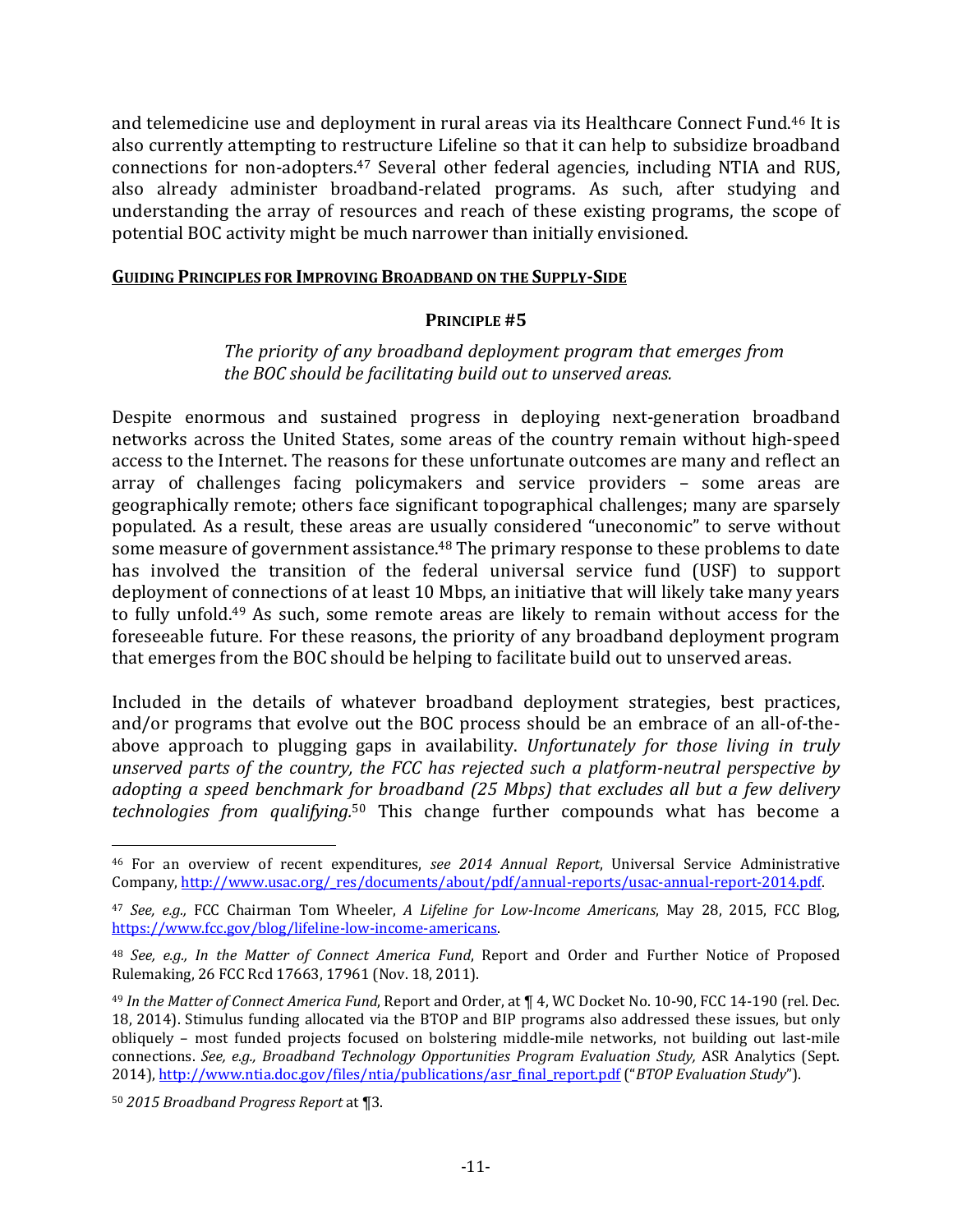perplexing approach by the FCC to measuring broadband availability. For example, according to the FCC's new standard for broadband, between 15 percent<sup>51</sup> and 17 percent<sup>52</sup> of the population does not have access to a wireline broadband connection that meets the new benchmark, but 93 percent of the population does have access to wireline connections of at least 10 Mbps.<sup>53</sup> These numbers are even more lopsided when it comes to mobile broadband: 86 percent of the population lacks access to mobile connections that meet the FCC's new definition of broadband, while 98 percent has ready access to multiple wireless connections of at least 10 Mbps.<sup>54</sup> Moreover, while the FCC does not include wireless (fixed or mobile) or satellite broadband in its official tabulations of broadband availability,<sup>55</sup> it does subsidize deployment of wireless broadband at speeds well below 10 Mbps via its newly created Mobility Fund.<sup>56</sup>

In short, there is an opportunity for the BOC to articulate a preference for bringing some level of broadband connectivity to truly unserved areas as a meaningful first step and as a more expedient alternative to the FCC's long-term initiative. Doing so would convey several advantages over the FCC's speed-focused approach. First and foremost, it will hasten the process of connecting these areas to broadband. Whether a person gets online for the first time via a cable, satellite, WISP, or mobile connection should not matter  $-$  connection by any means should be the priority. Second and related, an approach that yields additional new connections in the near-term will help to generate useful data about actual consumer demand for and usage of broadband in these hard-to-serve areas. Such real-world data will be essential to signaling to other private firms that there is sufficient demand in a given area and to calibrating any additional government responses (e.g., FCC subsidies) that might be warranted.

Finally, this approach will help to prevent inefficient overbuild in areas that are deemed "under-served" by the FCC's subjective speed benchmark. By focusing only on unserved areas, which should be identified in close consultation with relevant state authorities (i.e., those tasked with collecting and analyzing broadband connectivity data), the BOC can avoid having to navigate the FCC's byzantine approach to measuring broadband and instead ensure that resources are allocated in as efficient and impactful a manner as possible. However, the BOC would have to coordinate closely with the FCC and the states to ensure that whatever emerges from the Council for the purposes of bringing broadband to unserved areas does not duplicate or undermine other programs or resources dedicated to the same task. In short, funding and other resources provided by government should be optimized and precisely targeted for these purposes.

 $\overline{a}$ 51 *See* National Broadband Map, Analyze – Summarize – Nationwide, http://www.broadbandmap.gov/summarize/nationwide ("*National Broadband Map – National Data*"). 

<sup>52</sup> *2015 Broadband Progress Report* at ¶4. 

<sup>53</sup> *National Broadband Map – National Data.*

<sup>54</sup> *Id.*

<sup>55</sup> *2015 Broadband Progress Report* at ¶9. 

<sup>56</sup> *See, e.g.,* USAC, Mobility Fund, http://www.usac.org/hc/caf/mobility/default.aspx.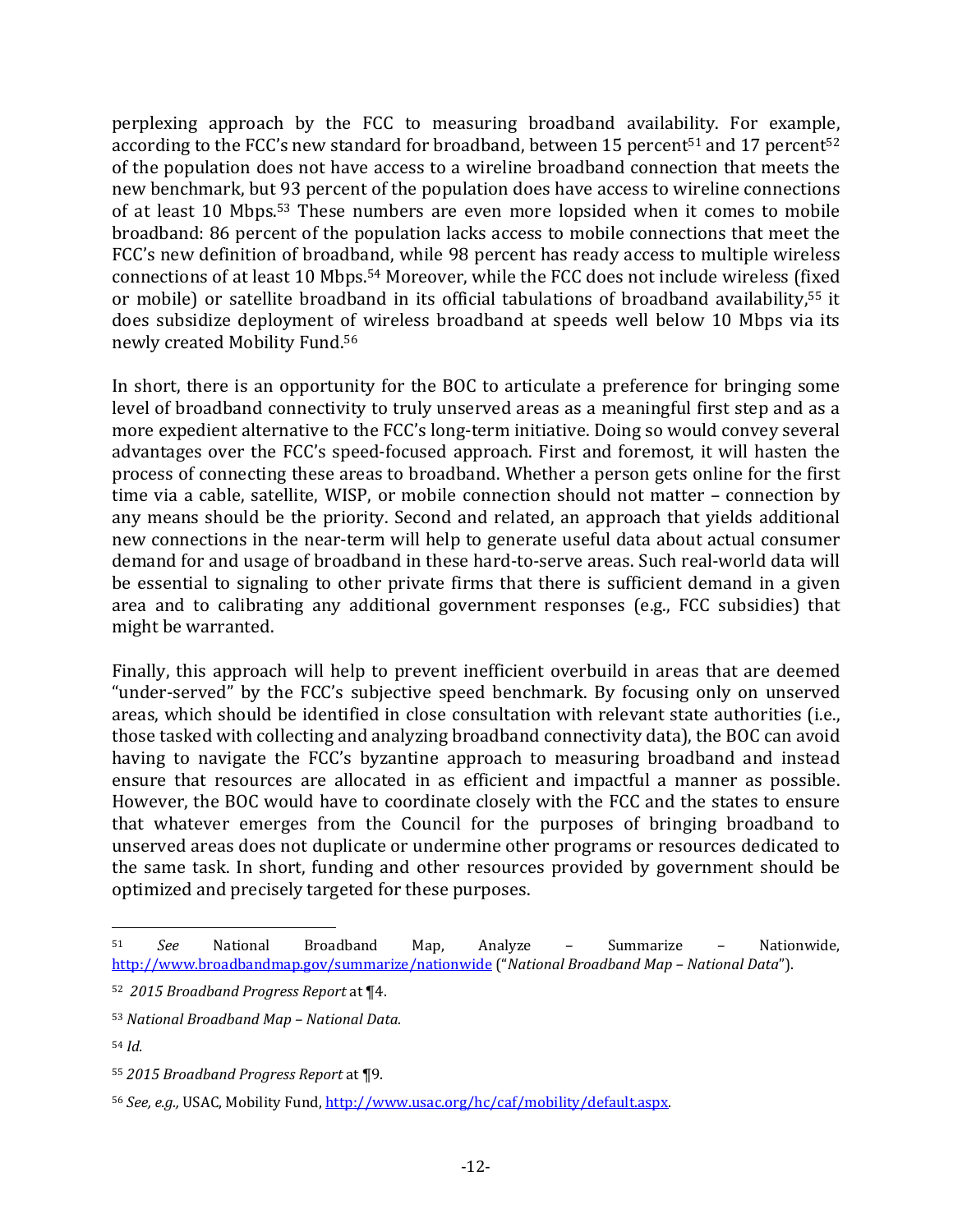#### **PRINCIPLE #6**

### *The BOC should engage in supply‐side activities that favor private investment in and deployment of broadband networks.*

In keeping with Principle  $#2$  above, the BOC – and the federal government generally – should not seek to disenfranchise the states vis-à-vis evaluating the appropriateness of municipal broadband deployment and other public investments in broadband networks. On the contrary, decisions about permitting, prohibiting, or mediating the extent to which municipalities are allowed to build their own networks are best left to the individual states.<sup>57</sup> Instead, the BOC should focus its supply-side efforts exclusively on supporting private investment in and facilitating private deployment of broadband infrastructure.

In addition to undermining core notions of federalism and otherwise promoting risky financial behavior by entities that are ultimately responsible to their state, having the BOC position municipal broadband as both a viable and a preferred approach to improving broadband connectivity would negatively impact states, consumers, and the private broadband market in several ways. First, prioritizing GONs as a "solution" to perceived broadband needs risks conveying legitimacy and credibility to a deployment strategy that has not proven to be sustainable over the long term.<sup>58</sup> Second, many GONs, especially those deployed via municipally-owned utilities, have built in advantages over private networks, a dynamic that could unintentionally tilt the playing field against private providers.<sup>59</sup> Third, communities that are focused on making their own networks work could deprioritize other reforms and initiatives (e.g., changes to rights-of-way management, local franchising, and siting rules) aimed at encouraging additional private investment.

Promoting GONs also exposes broadband to the poor track record of infrastructure maintenance by the public sector at every level. Considerable data by organizations like the American Society of Civil Engineers make clear that government has done a terrible job investing in and engaging in basic upkeep of core infrastructure like roads, bridges, and dams.<sup>60</sup> Subjecting a dynamic service to the vagaries of public administration would thus undermine that which has made broadband thrive in the United States - i.e., the competitive pressures exerted on it by a marketplace composed of private providers. Moreover, at a time when public resources remain scarce and volatile at every level, the BOC should not prioritize, facilitate, or otherwise endorse a broadband deployment strategy that would result in the diversion of such resources away from more pressing needs, unless a state explicitly endorses such an approach.<sup>61</sup>

<sup>57</sup> *ACLP GONs Report.*

<sup>&</sup>lt;sup>58</sup> *See, e.g., id.* at section 2 (providing a history of GONs in the U.S, including many examples of failed municipal efforts) and section 4 (evaluating 10 majors GONs that have been deployed in recent years).

<sup>59</sup> *Id.* at 94‐96. 

<sup>60</sup> *See generally* ASCE, Infrastructure Report Card 2013, http://www.infrastructurereportcard.org/. *See also ACLP GONs Report* at 40-45 (for additional data and analysis).

<sup>61</sup> *See, e.g., ACLP GONs Report* at 34‐40.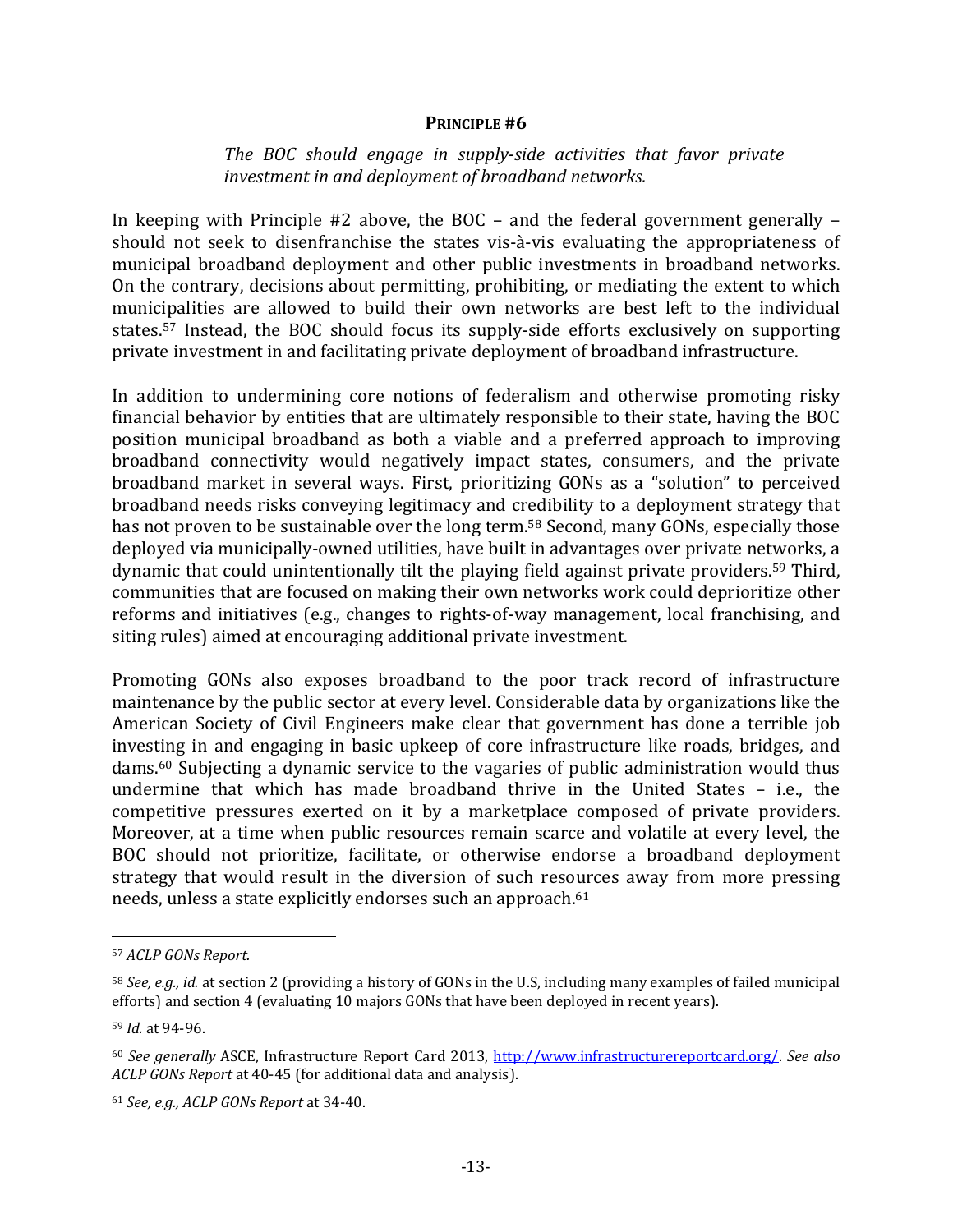In sum, the BOC should focus only on actions that support private investment and private broadband deployment. These activities could range from the development and dissemination of best practices related to key processes like rights-of-way management and siting approvals, as well as the promotion of critical policy reforms at the federal and state levels (see next section). For example, the BOC could highlight the need for certain adjustments to tax policies in order to free up more private investment for broadband.

### **PRINCIPLE #7**

*Based on its own successes in facilitating broadband deployment on federal lands and in other contexts under the purview of the Council, the BOC should develop and disseminate model policies aimed at furthering network deployment and fostering a rational regulatory environment that is conducive to continued private investment, innovation, and*  $connection.$ 

As the BOC makes advances in broadband deployment via activities described in several of the previous Principles, it should seek to distill best practices from these efforts and disseminate them to counterparts in state government in order to facilitate further gains. While the BOC is not in a position to impose these best practices on the states or engage in federal preemption of inconsistent state-level policies, the Council should position itself as an additional resource for state policymakers, especially those in agencies and divisions that mirror those of the BOC's members, who might be interested in learning more about how they can participate in their state's broadband plans.<sup>62</sup>

For example, as discussed in Principle #1, a core focus of the BOC should be on maximizing federal resources to bolster broadband deployment. Several of the areas that are particularly ripe for reform at every level of government fall nicely into the Council's purview: updating how government administers access to rights-of-way, approves siting request for towers and other structures, and considers possible environmental impacts of new broadband builds. Discussions about these kinds of issues have been had for many years, spanning the last few presidencies and yielding a range of proposals that appear to have broad support - promoting "dig once" policies; establishing more uniform rates and application procedures to streamline review and approval processes; rationalizing and reforming environmental impact criteria.<sup>63</sup> To date, the federal government has made some progress on these fronts (as discussed in Principle  $#1$ ). Similarly, a small but growing number of states have embraced some aspects of these proposals.<sup>64</sup> However, much work remains to be done.

 $62$  This would be in keeping with one of the core purposes of the BOC as per the Presidential Memorandum establishing it. *Expanding Broadband Deployment and Adoption.*

<sup>63</sup> *See, e.g., National Broadband Plan* at ch. 6. 

<sup>64</sup> *See, e.g.,* William Petroski and Brianne Pfannenstiel*, Iowa Lawmakers OK Broadband Expansion Plan*, June 4, 2015, Des Moines Register, http://www.desmoinesregister.com/story/news/politics/2015/06/04/iowabroadband-expansion-bill/28506153/ (reporting on broadband legislation that, among other things, includes language to "create a uniform process for locating new cellphone towers, modifications of existing cell towers,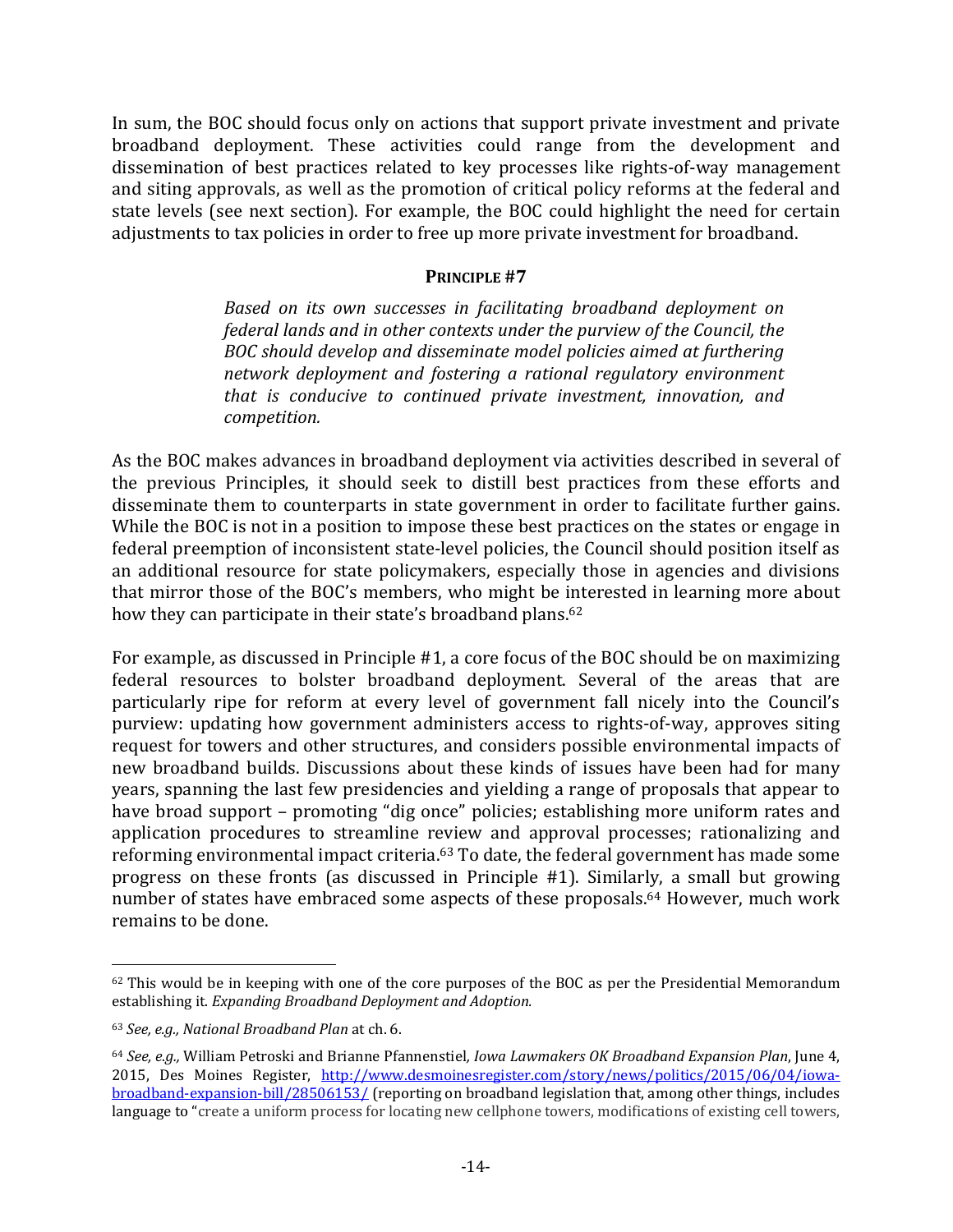To the extent the BOC makes progress in acting on these and other proposals for improving access to federal lands via reforms to rights-of-way and siting processes, the Council should inform state counterparts of what worked and what did not in this context. Such consultation, either directly with individual states or via national organizations representing the states' interests, could help to build momentum in favor of much-needed regulatory adjustment at the state level. Indeed, federal best practices regarding optimal rights-of-way management, siting, environmental review, application procedures, and related aspects of network deployment could nudge state legislatures and agencies to engage in similar reforms. From the perspective of encouraging additional private investment in broadband, coordination along these lines could yield some measure of uniformity vis-à-vis access to critical inputs to infrastructure construction. Consistency in the structure and implementation of such rules and regulations would certainly be a boon to private companies looking to deploy broadband networks.

### **GUIDING PRINCIPLES FOR IMPROVING BROADBAND ON THE DEMAND‐SIDE**

 $\overline{a}$ 

### **PRINCIPLE #8**

*Demand‐side issues are the most important, pressing, and overlooked in the broadband policy arena. The BOC should work to draw more attention to these issues and facilitate additional progress toward addressing them.* 

A focus on demand-side issues appears to be among the core functions of the BOC.<sup>65</sup> As such, the Council is well positioned to draw additional attention to a set of issues that has been overlooked for too long by policymakers. Indeed, much of the debate over broadband in the United States has revolved around the supply of high-speed Internet access. Even as broadband and intermodal competition diffused across nearly every part of the United States over the last decade, the policy focus has remained almost exclusively on supply, notwithstanding the more systemic issue of disparities in adoption rates across a range of user communities. Implicit in many supply-side arguments is an assumption that demandside issues will resolve themselves once there is ample supply of cheap and ultra-fast broadband. Though appealing, this reductive cause-and-effect has been questioned by social scientists, researchers, practitioners, and others who have worked to identify and better understand the complex mechanics associated with broadband adoption across key demographics and in key sectors.<sup>66</sup>

and co-location of cell towers and the rights and responsibilities of local governments/authorities when approving these applications.").

<sup>65</sup> See, e.g., Expanding Broadband Deployment and Adoption (noting that a mandate for the BOC is to "promote the adoption and meaningful use of broadband technology).

<sup>&</sup>lt;sup>66</sup> The literature on broadband adoption is vast, and continues to grow. For a comprehensive discussion of the importance of demand-side issues, as well as the many factors influencing adoption decisions by non-users, *see, e.g., Barriers to Broadband Adoption; ACLP GONs Report* at 28‐34; Charles M. Davidson, Michael J. Santorelli & Thomas Kamber, *Broadband Adoption: Why it Matters & How it Works*, 19 Media L. & Pol'y 14 (2009), http://www.nyls.edu/advanced-communications-law-and-policy-institute/wpcontent/uploads/sites/169/2013/08/Davidson\_Santorelli\_Kamber‐BB‐Adoption‐Article‐MLP‐19.1.pdf;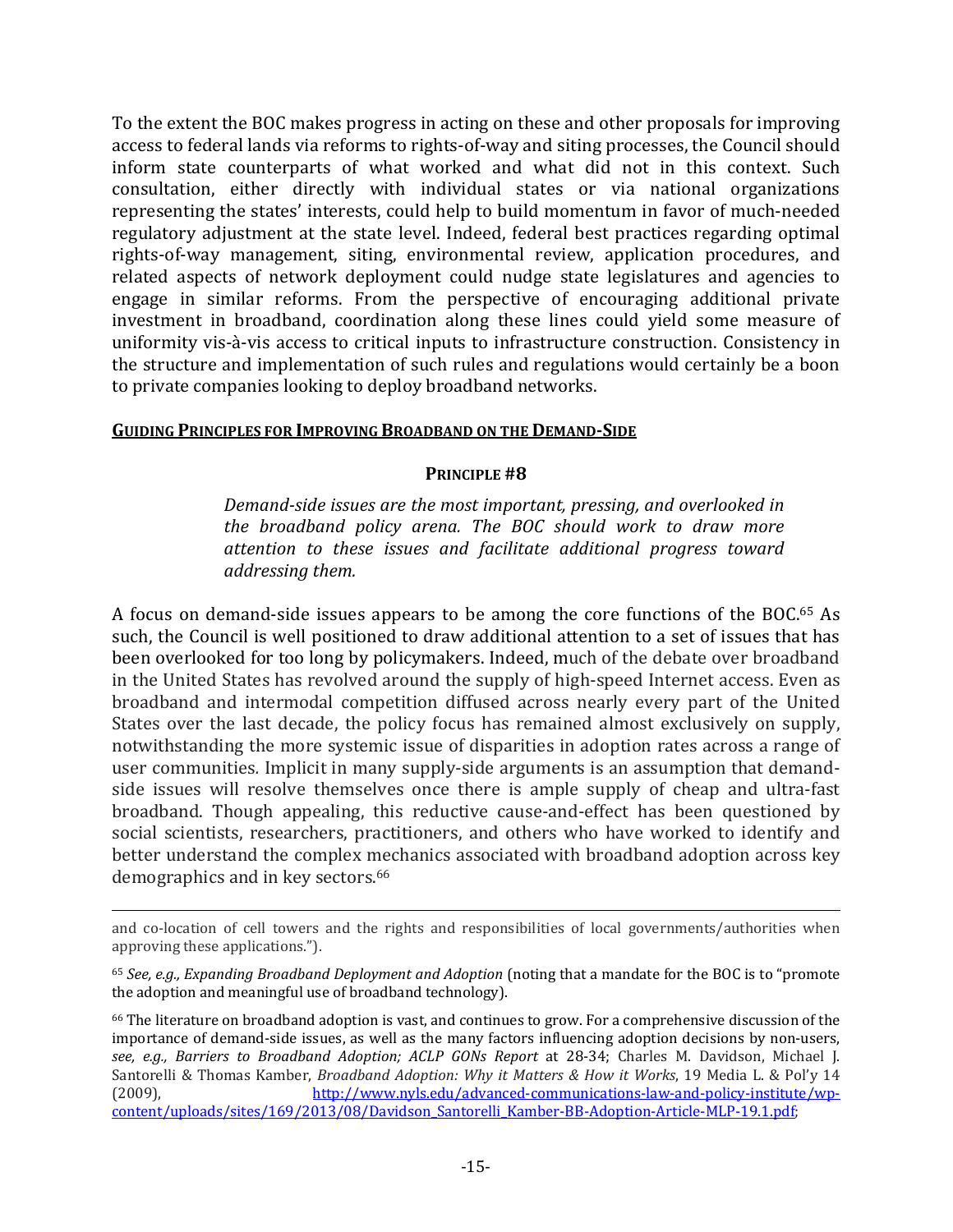Understanding the complexities of broadband adoption and the factors influencing the extent to which users put connections to meaningful uses should be high on the list of BOC priorities. Even though the vast majority of these factors and influences arise almost exclusively at the hyper-local level<sup>67</sup> – in discrete user communities and neighborhoods that are scattered across towns and cities in every state  $-$  there is room for substantially more federal leadership to more precisely define the contours of and trends associated with broadband adoption. To this end, the BOC could serve as a forum for facilitating additional research into these kinds of connectivity issues. The BOC itself could sponsor or co-sponsor research projects aimed at delving into the dynamics of demand-side issues of particular under-adopting communities. Similarly, individual BOC members could sponsor research into specific aspects of broadband adoption and use arising within their jurisdiction. For example:

- The Department of Health and Human Services, in partnership with relevant counterparts at the state level, could support research into the effectiveness of tying telemedicine training to increasing broadband adoption among seniors or people with disabilities.
- **The Department of Housing and Urban Development could partner with the** Small Business Administration and state housing authorities to investigate the extent to which workforce development efforts that include digital literacy training impact adoption decisions among low-income households.
- The Department of Education could partner with state officials and local administrators to develop best practices for enhancing professional development and otherwise equipping teachers with the knowledge needed to impart important digital literacy skills to students of all ages.

In short, the range of research opportunities facilitated by the BOC is potentially very broad. The Council should pursue these with an eye toward supporting further development of a robust body of literature around broadband adoption. Doing so will help to demonstrate to policymakers and other stakeholders at every level of government that these issues deserve more attention if broadband connectivity is to increase across every demographic group.

 $\overline{a}$ Charles M. Davidson, Michael J. Santorelli & Thomas Kamber, *Toward an Inclusive Measure of Broadband Adoption*, 6 Int'l J. of Comm. 2555-2575 (2012), http://www.nyls.edu/advanced-communications-law-andpolicy‐institute/wp‐content/uploads/sites/169/2013/08/Davidson‐Santorelli‐Kamber‐Toward‐an‐ Inclusive‐Measure‐of‐Broadband‐Adoption‐IJOC‐2012.pdf ("*Toward an Inclusive Measure*"). 

<sup>67</sup> For additional discussion, *see, e.g., Toward an Inclusive Measure.*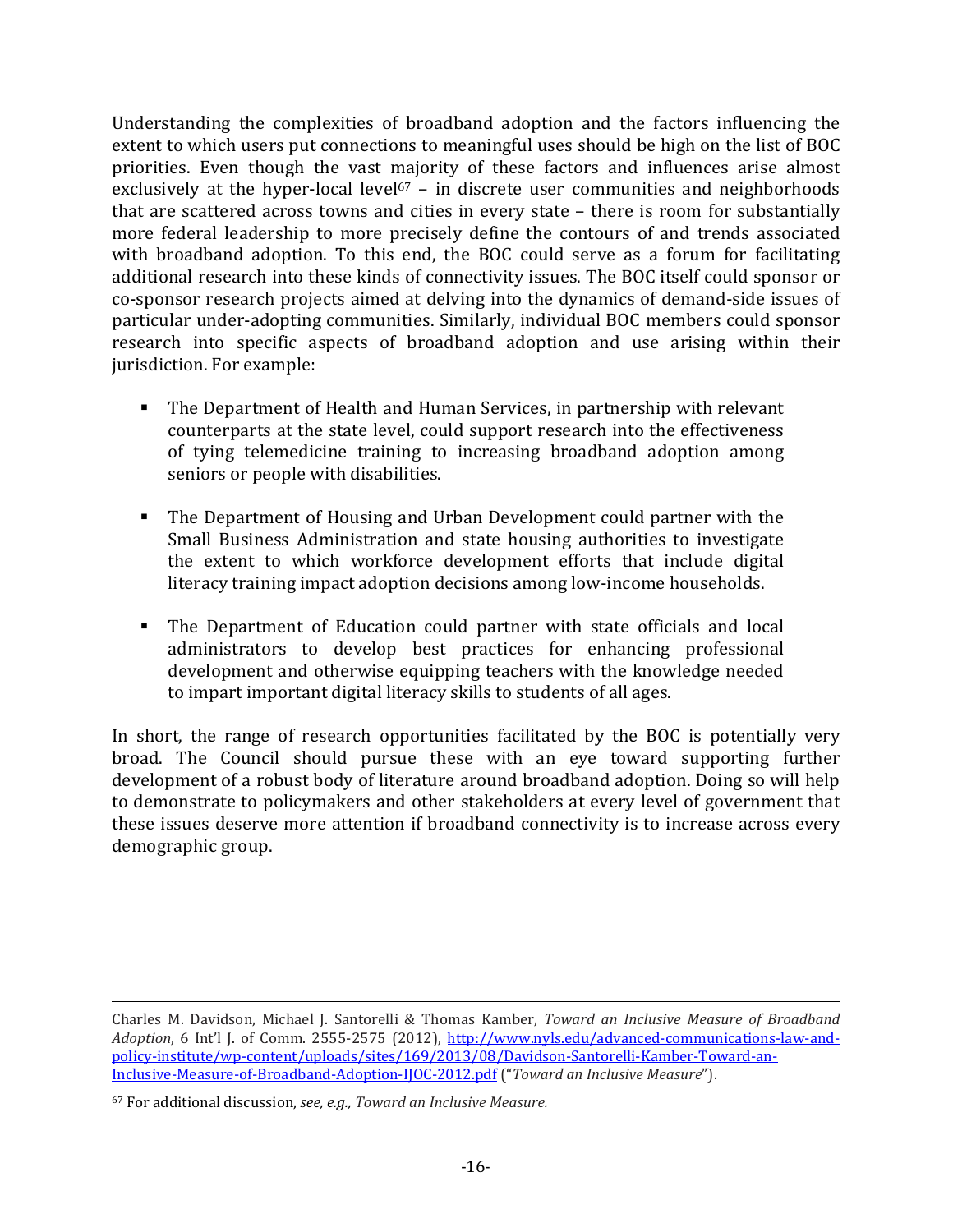#### **PRINCIPLE #9**

*The BOC should encourage the states to work more closely with municipalities and other local stakeholders to bolster broadband connectivity from the demand‐side.*

While the BOC is well positioned to serve as a champion for broadband adoption and digital literacy, the Council itself should not attempt to engage in actual demand-side stimulation activities. Instead, the BOC should direct any support for such demand-side activities to the states and encourage them to collaborate with municipalities when developing and implementing adoption-related strategies.

The federal government has a spotty record when it comes to engaging in successful and sustainable demand-side activities. Over the last few years, several federal agencies and programs have attempted to address these issues: the BTOP program allocated a substantial amount of money in support of sustainable adoption programs across the country, while the FCC launched a pilot program to study the impact of using Lifeline subsidies for broadband. Each initiative proved moderately successful in boosting broadband adoption.<sup>68</sup> However, a recent report by the GAO concluded that there has been little effort by the agencies to develop and implement a cohesive long-term strategy for addressing barriers to broadband adoption in under-adopting communities.<sup>69</sup> This criticism echoes other concerns about the ability of these agencies to effectively structure, implement, and evaluate demand-side programs in a manner that yields lasting, impactful outcomes.70 

Proposed reforms to the Lifeline program could certainly help address affordability issues for some non-users, but the array of other barriers that influence adoption decisions will remain unaddressed. The BOC could work to supplement the FCC's narrow demand-side efforts by highlighting the importance of close coordination between state and local stakeholders. As a general matter, state and local governments are well-positioned to help spur broadband connectivity in a number of ways (some of these are discussed in the next section). These efforts tend to be the most impactful because they are tailored to the

1

<sup>70</sup> *See, e.g., FCC Should Evaluate the Efficiency and Effectiveness of the Lifeline Program*, GAO‐15‐335 (March 2015), http://www.gao.gov/assets/670/669209.pdf (criticizing the FCC for failing to evaluate the efficacy of its Lifeline program); James Prieger & Janice A. Hauge, *Evaluating the Impact of the American Recovery and Reinvestment Act's BTOP Program on Broadband Adoption*, Pepperdine University, School of Public Policy Working Papers *–* Paper 55 (April 2015), http://digitalcommons.pepperdine.edu/cgi/viewcontent.cgi?article=1054&context=sppworkingpapers

<sup>68</sup> *See BTOP Evaluation Study; Low‐Income Broadband Pilot Program: Staff Report,* Wireline Competition Bureau, FCC (May 2015), http://transition.fcc.gov/Daily Releases/Daily Business/2015/db0522/DA-15‐ 624A1.pdf. 

<sup>69</sup> *See Intended Outcomes and Effectiveness of Efforts to Address Adoption Barriers are Unclear*, GAO‐15‐473 (June 2015),  $\frac{http://www.gao.gov/assets/680/670588.pdf}{http://www.gao.gov/assets/680/670588.pdf}$ 

<sup>(</sup>concluding that "the impact of the stimulus spending on broadband adoption is highly uncertain" and noting that there is a lack of "clear evidence supporting the position that BTOP led to beneficial outcomes of increased adoption.").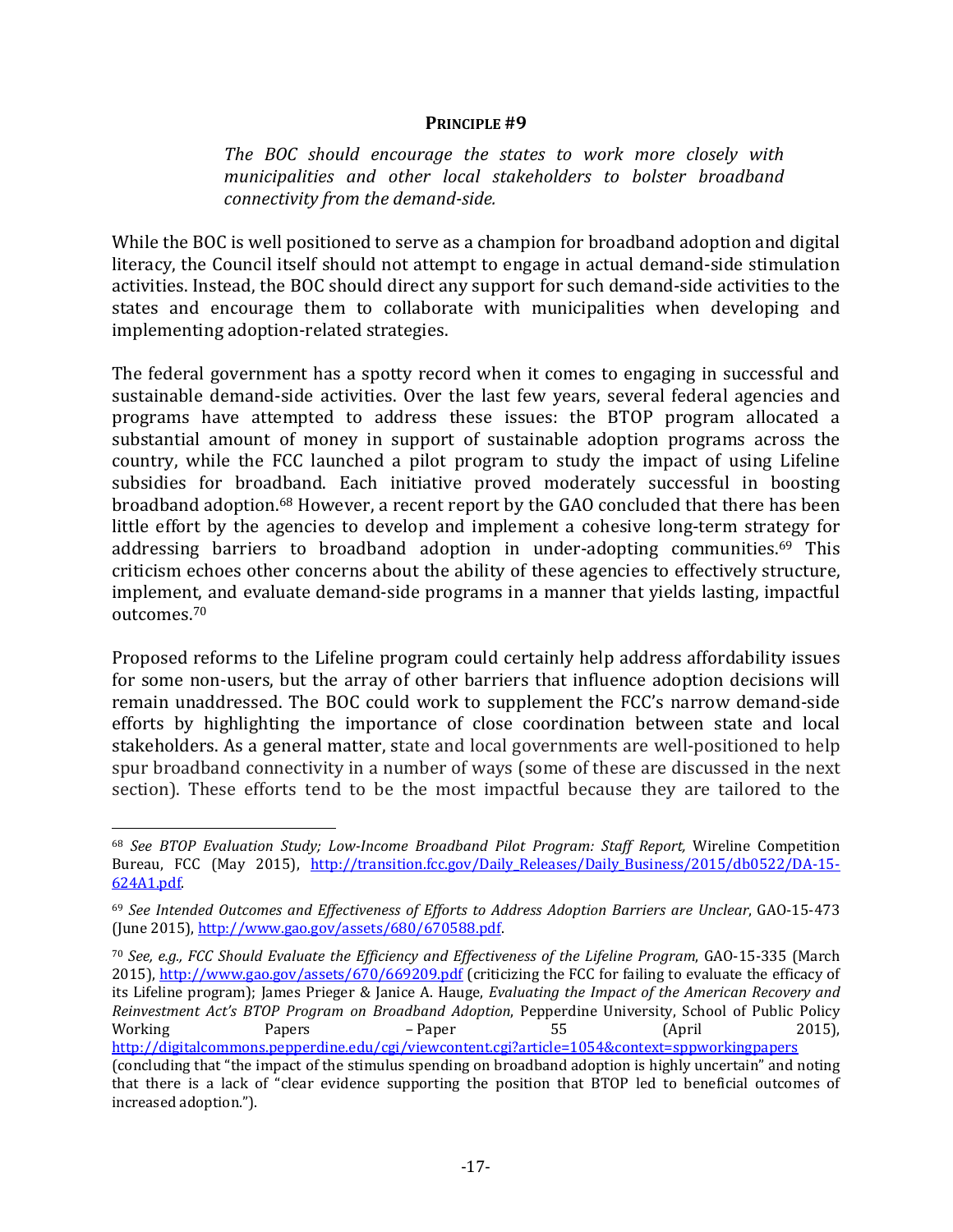specific needs of communities. Since one size rarely fits all in the broadband adoption context, the BOC should demonstrate a willingness to support community-specific efforts in every state across the country.

### **PRINCIPLE #10**

*Instead of promoting municipal broadband deployment, the BOC should engage in activities that underscore the importance and value of facilitating demand‐side efforts by communities.* 

In an effort to maximize the impact of the BOC on broadband connectivity, the Council should eschew its focus on promoting municipal broadband (as discussed in Principle  $#1$ ) and Principle #6) and instead dedicate resources to making a persuasive case as to why municipalities should channel resources into addressing critical demand-side issues. There is growing evidence that a more robust focus by communities on increasing broadband adoption, delivering training services, and improving digital literacy skills yield significant and lasting economic and social gains.<sup>71</sup> Because broadband adoption issues are best addressed at the hyper-local level, municipalities are in the best position to work with local stakeholders on these issues - a simple but powerful fact that the BOC should endorse rather than work to undermine such activities by encouraging communities to focus only on building their own networks.

In response to these challenges, a variety of public-private partnerships has been deployed at the state and local levels to spur broadband adoption and assure productive uses of these tools. While programs vary greatly, two general frameworks  $-$  a "Top-Down" Model and a "Collaborative" Model – capture the broad structural components of each approach.<sup>72</sup>

The *Top-Down Model*, which is illustrated in the figure below, positions government, particularly policymakers at the local and state levels, as the primary drivers of broadband connectivity on the demand side. This approach assumes public sector entities possess the expertise needed to successfully address demand side challenges hindering broadband adoption and utilization. In practice, however, this kind of approach tends to fail because it marginalizes key partners, especially those in local social infrastructures. A preference for purely public action in this context tends to foreclose a broader array of PPPs. As such, the Top-Down Model should be seen as a cautionary tale for the BOC.

<u>.</u>

<sup>71</sup> *See, e.g., National Broadband Plan; ACLP GONs Report; Barriers to Broadband Adoption;* 

 $72$  For further discussion and specific examples of successful demand-side projects being pursued at the state and local levels, *see ACLP GONs Report* at section 6.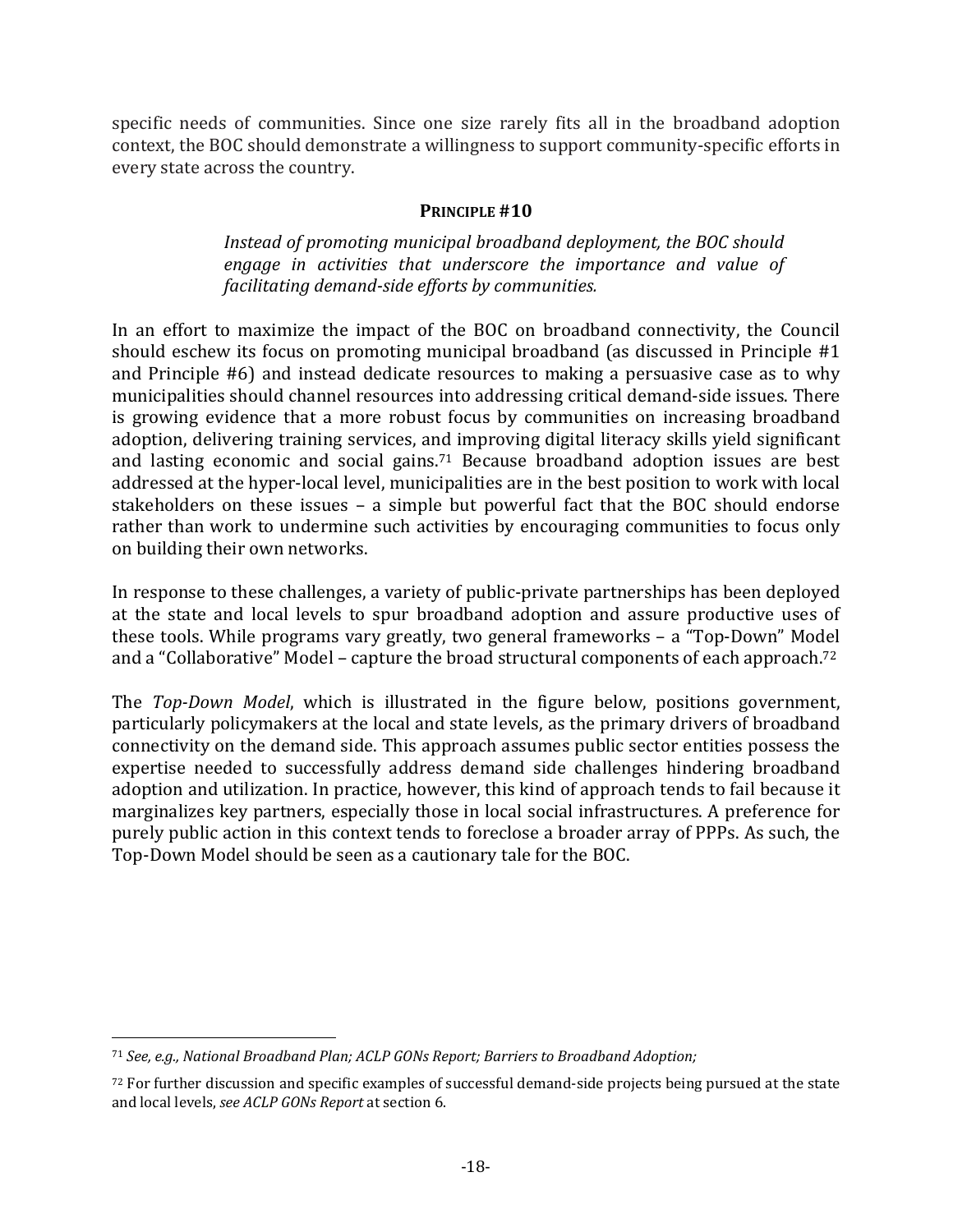# **Top‐Down Model**



The alternative approach, the *Collaborative Model*, is depicted below. It is an approach that is reflected in many effective demand side PPPs currently in operation across the country. This model reveals that local and state governments have important *supporting* roles to play in boosting broadband adoption and enhancing digital literacy. This is the kind of model that the BOC should support.

# **Collaborative Model for Addressing Demand‐Side Issues**